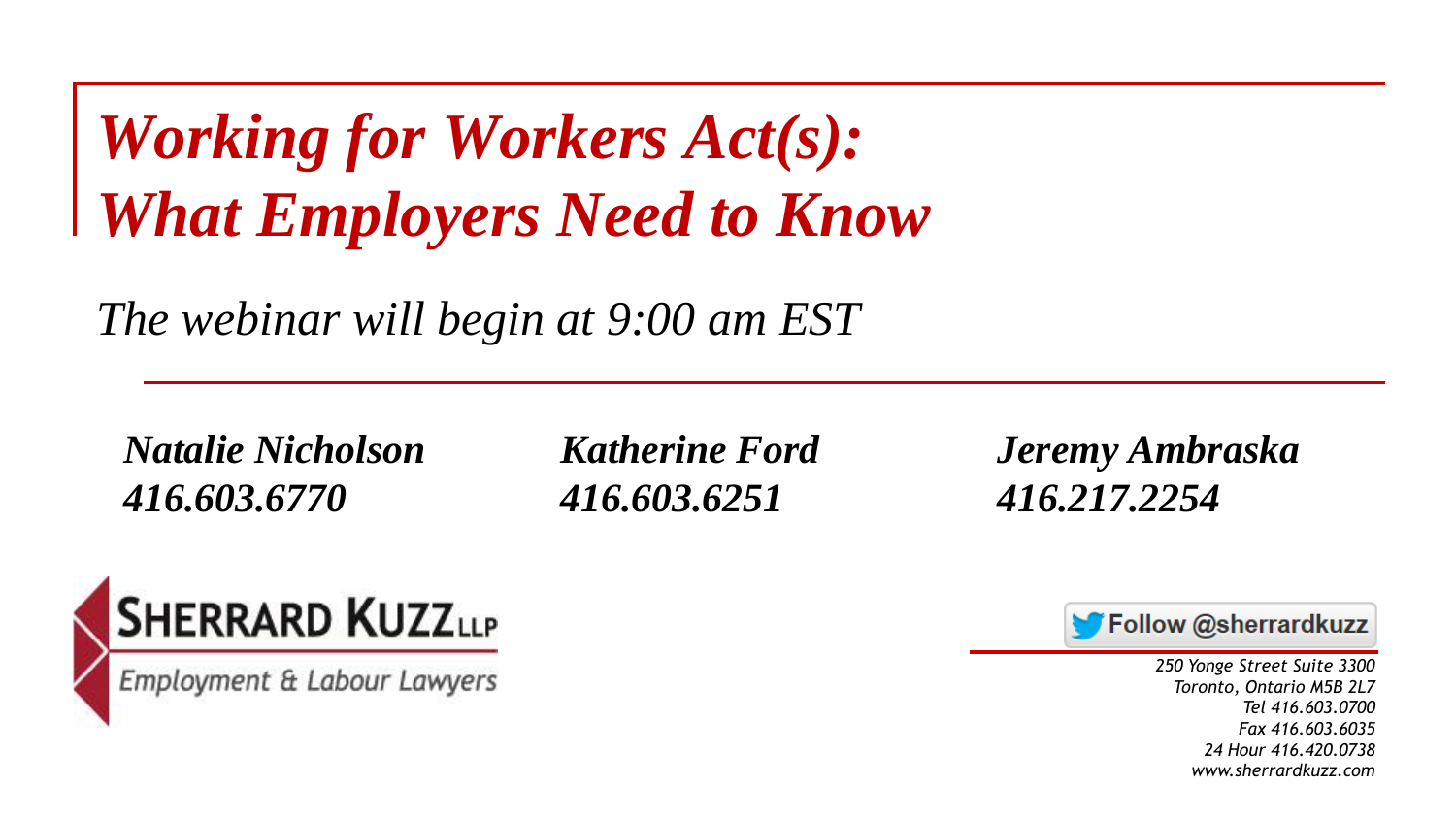*Agenda*

- Disconnecting from Work
- Non-Competition Agreements
- Electronic Monitoring
- *Occupational Health and Safety Act (OHSA)*
- The 'Gig' Economy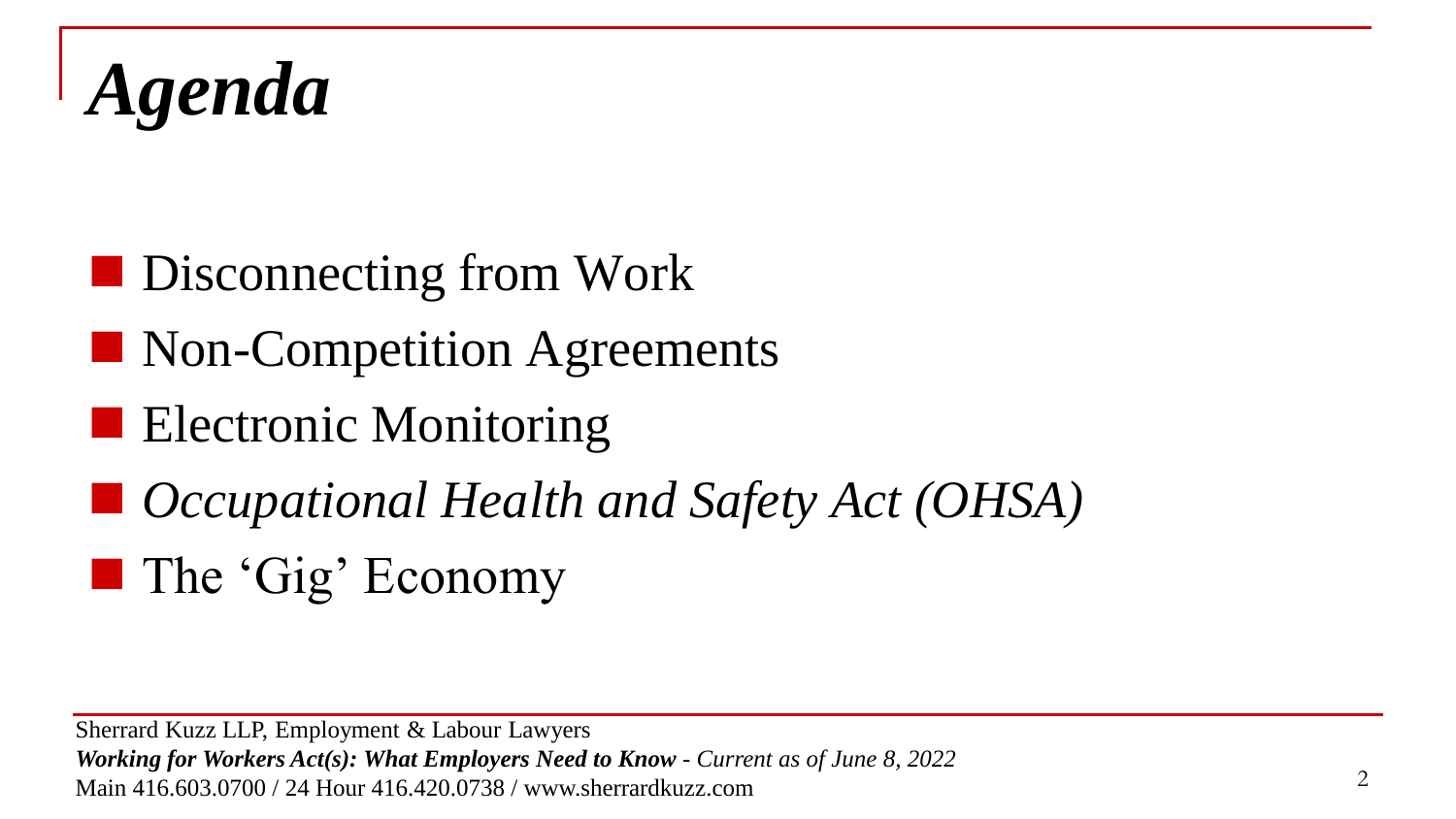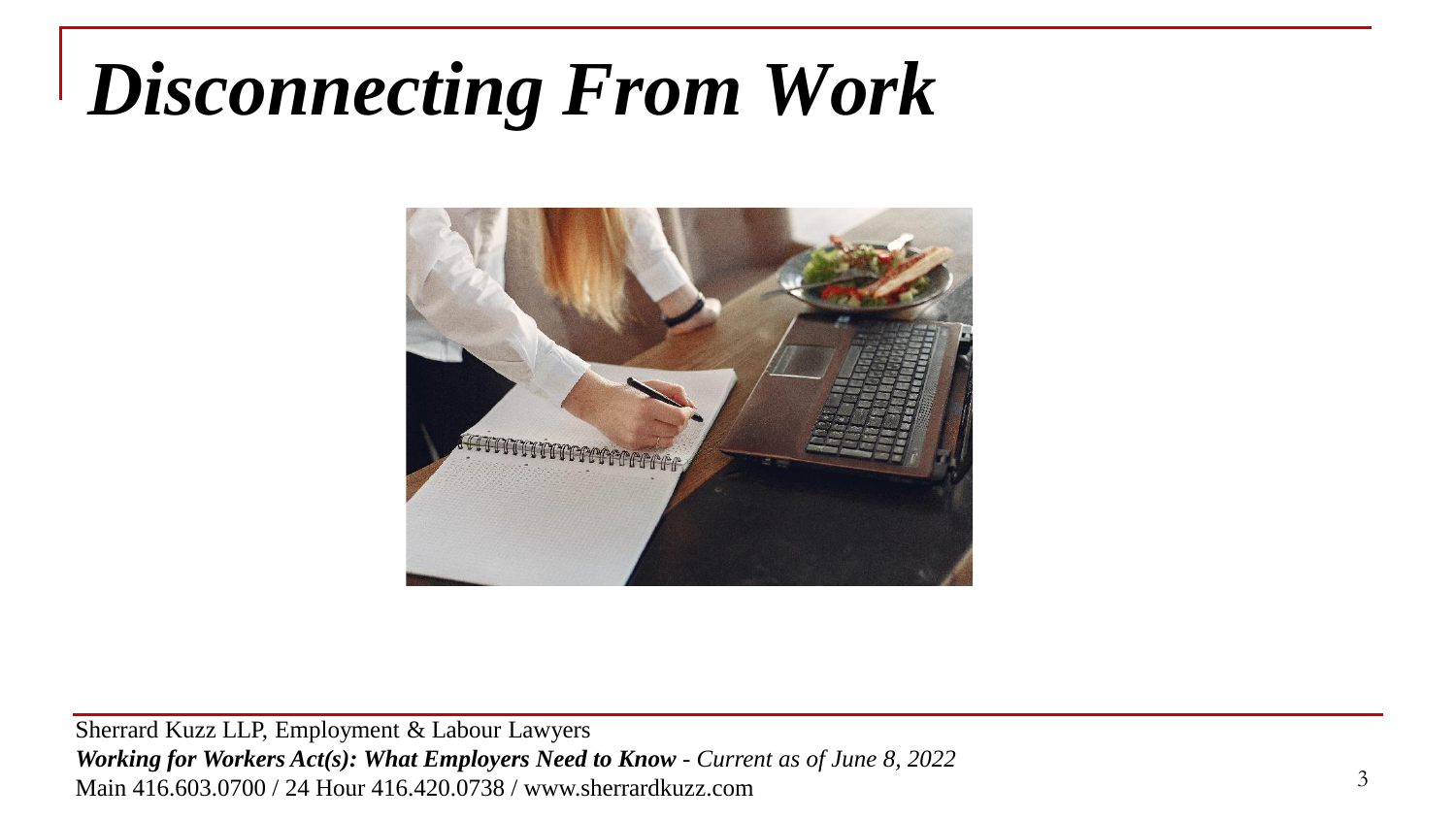- Many EU countries have legislated a "right to disconnect" or required employers to implement policies to address disconnecting from work
- Ontario is the first North American jurisdiction to follow suit with recent amendments to the *Employment Standards Act, 2000* ("ESA")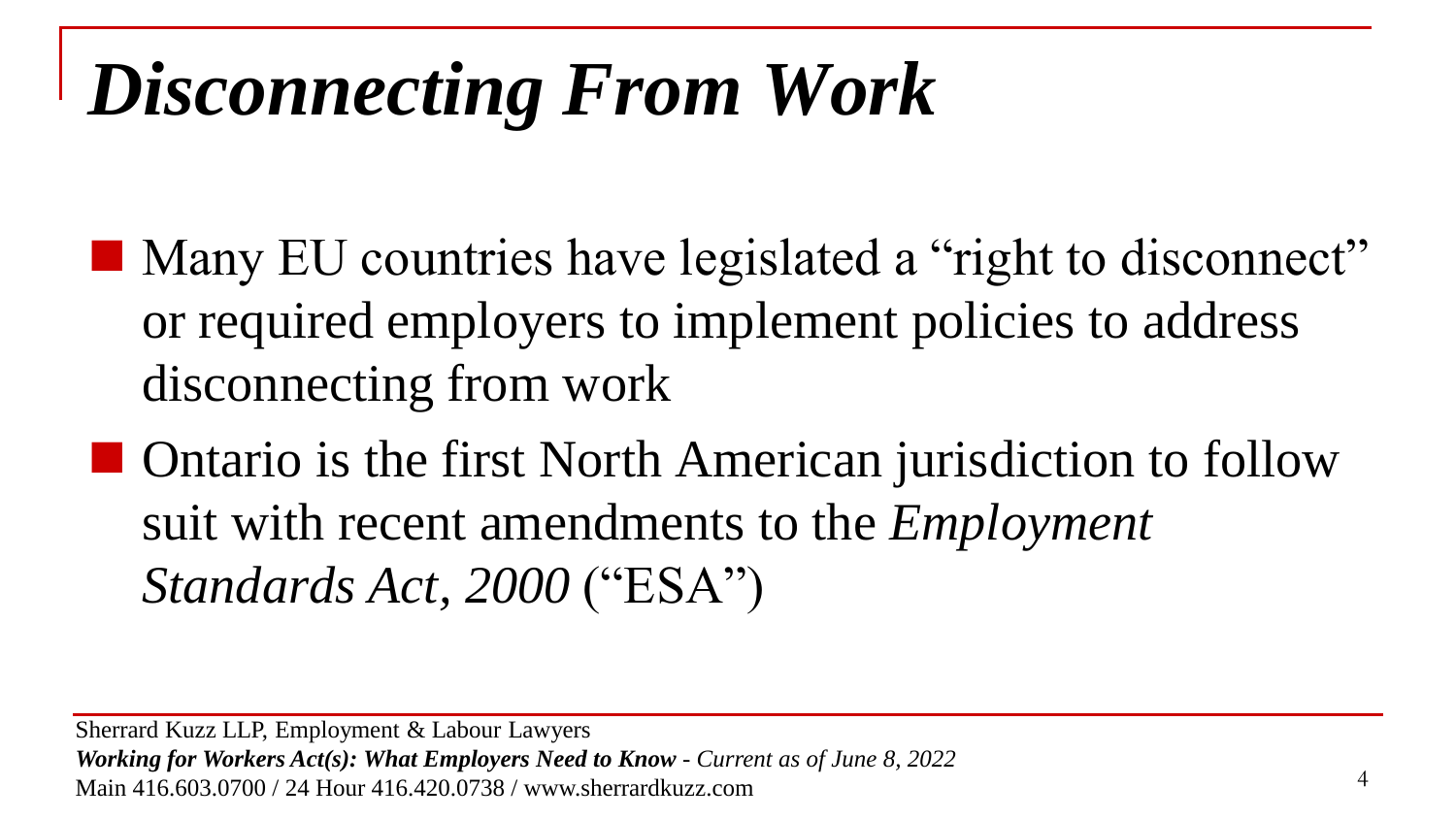- Effective **June 2, 2022** an employer with 25 or more employees must have a written policy on disconnecting from work
- "Disconnecting from work" is defined as "*not engaging in work-related communications, including emails, telephone calls, video calls or sending or reviewing other messages, to be free from the performance of work."*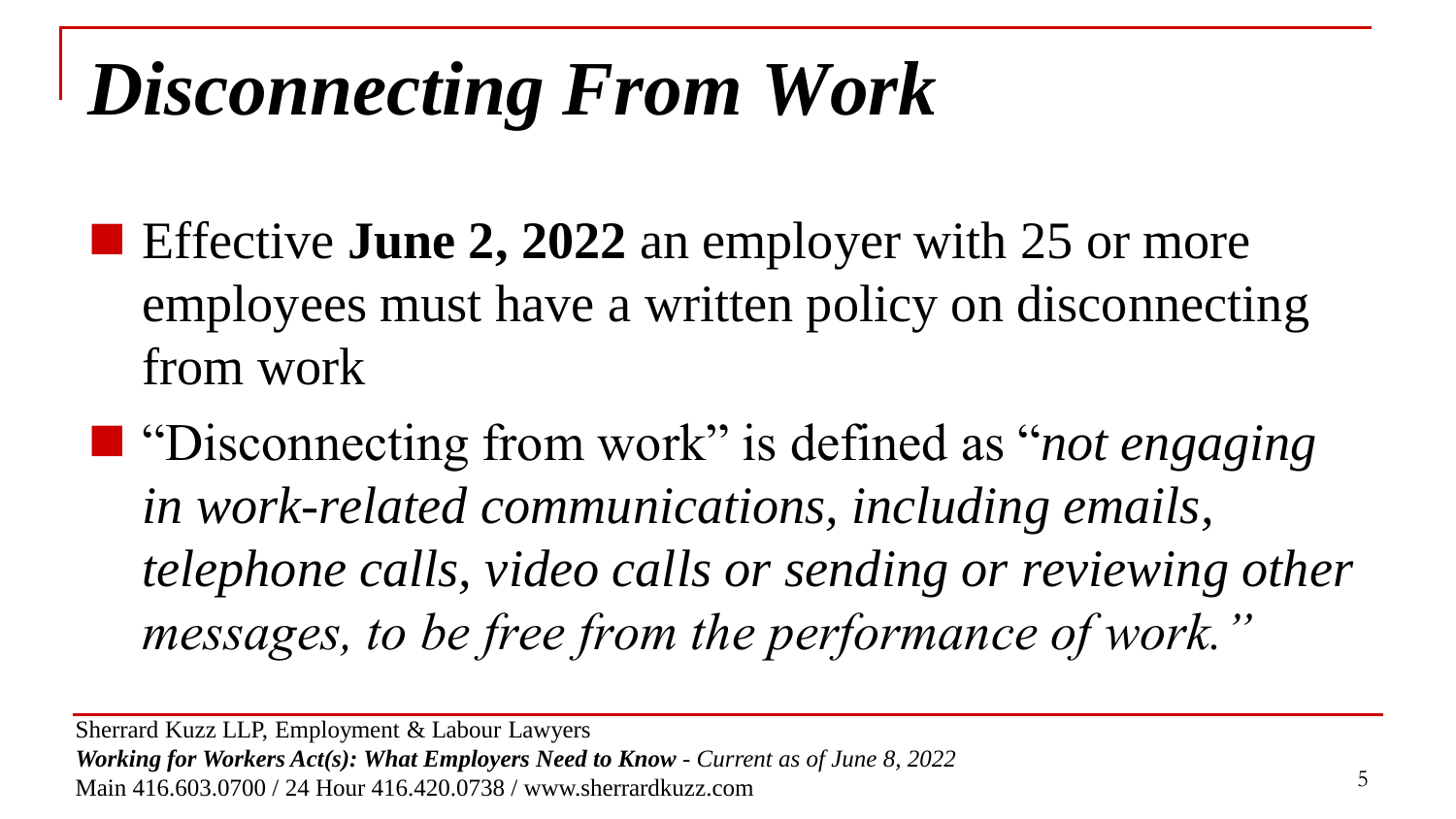#### $\blacksquare$  The policy must:

- $\Box$  Apply to all employees (including management) but the policy does not need to be the same for all employees
- ❑ Include the date it was prepared or amended
- ❑ Include such information "as may be prescribed" (none at this time)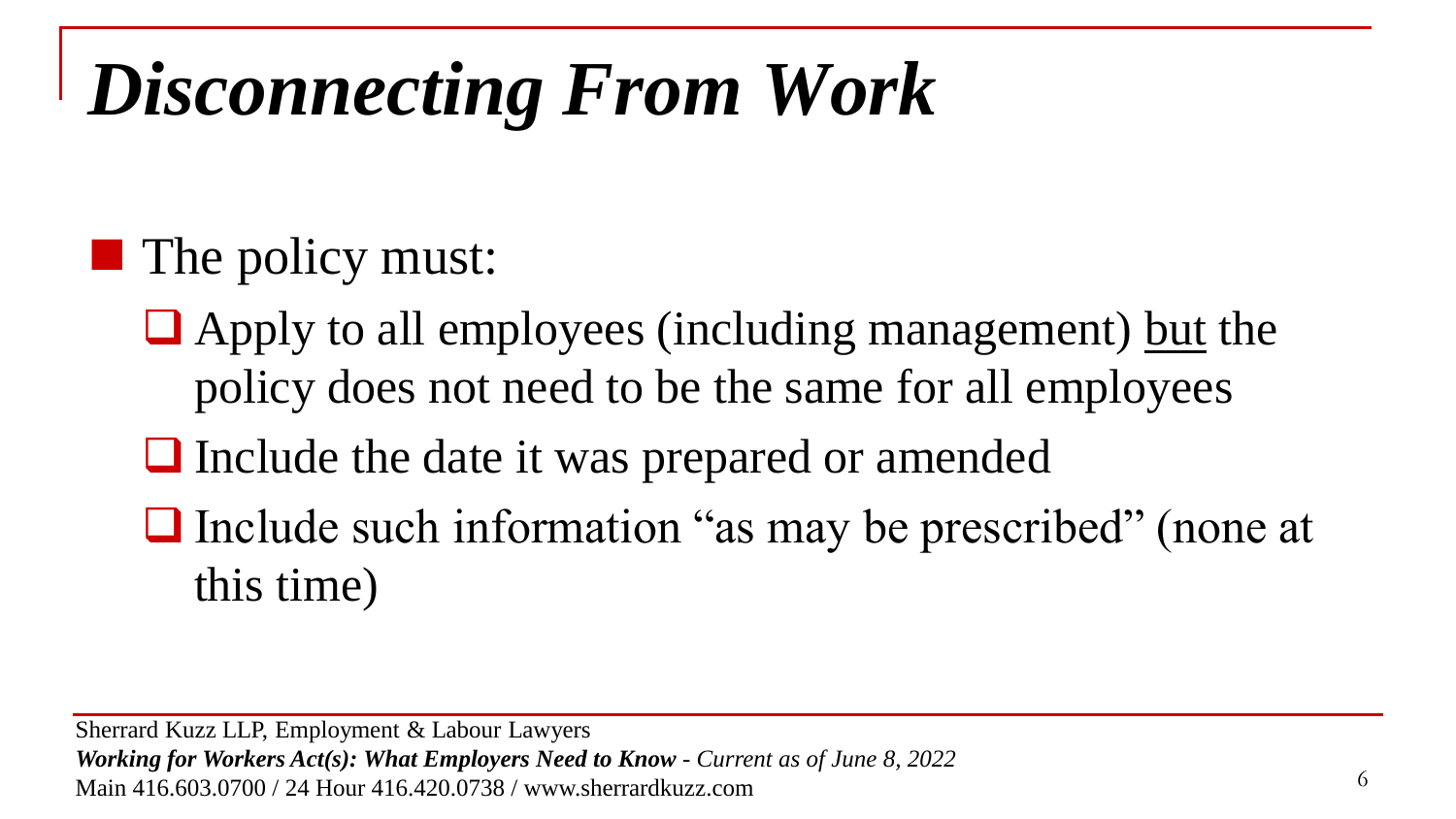- Once the policy is prepared, an employer must:
	- Provide a copy to each employee within 30 days of the policy being prepared or amended
	- Provide a copy to a new employee within 30 days of hire
	- Retain a copy of the policy (and any revised versions) for at least three years after the policy ceases to be in effect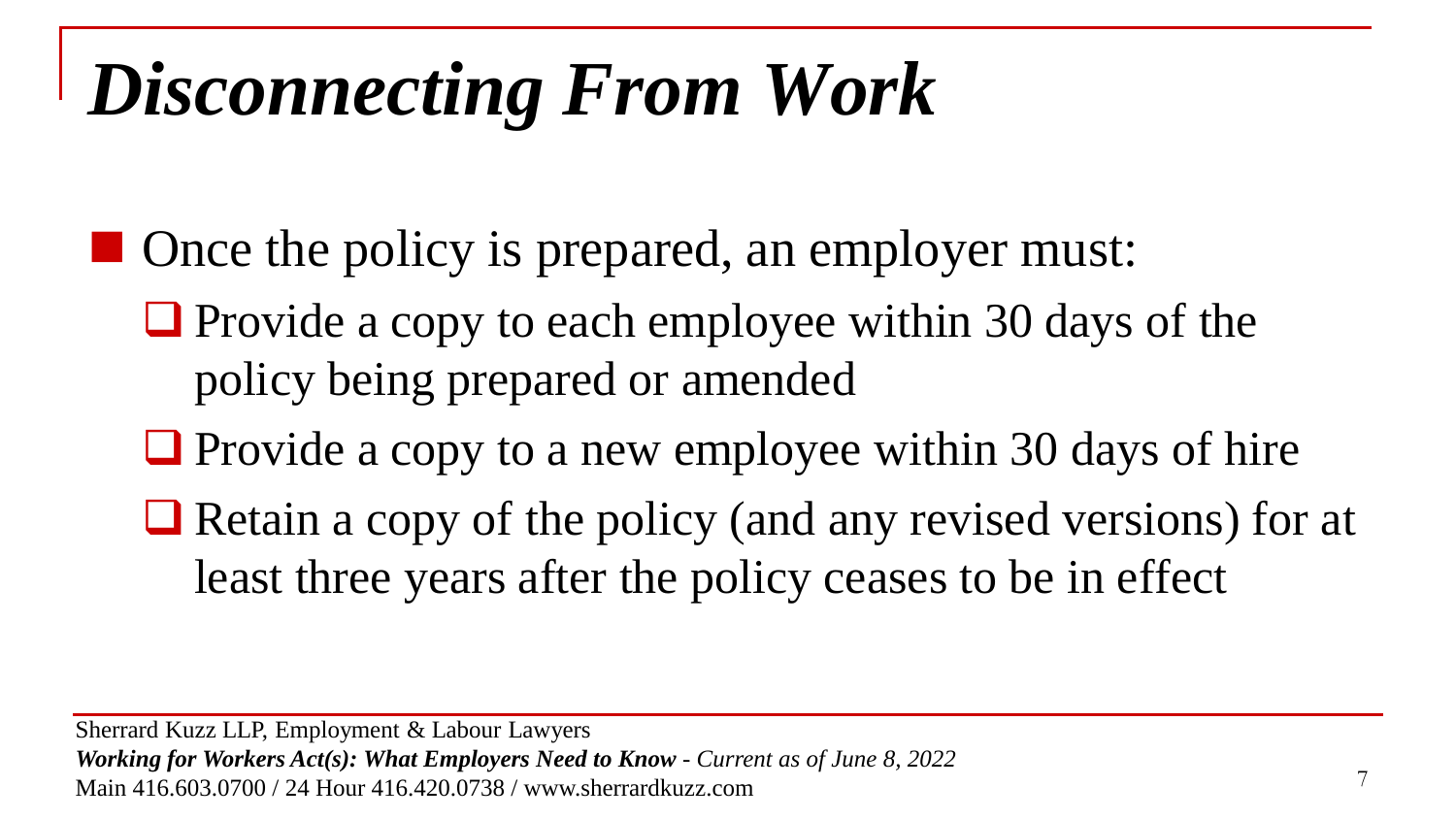- **Significantly**, the ESA amendment does **not** create any "right" to disconnect from work in addition to the rights already provided by the *ESA*:
	- ❑ Hours of work and eating period
	- ❑ Vacation with pay
	- ❑ Public holidays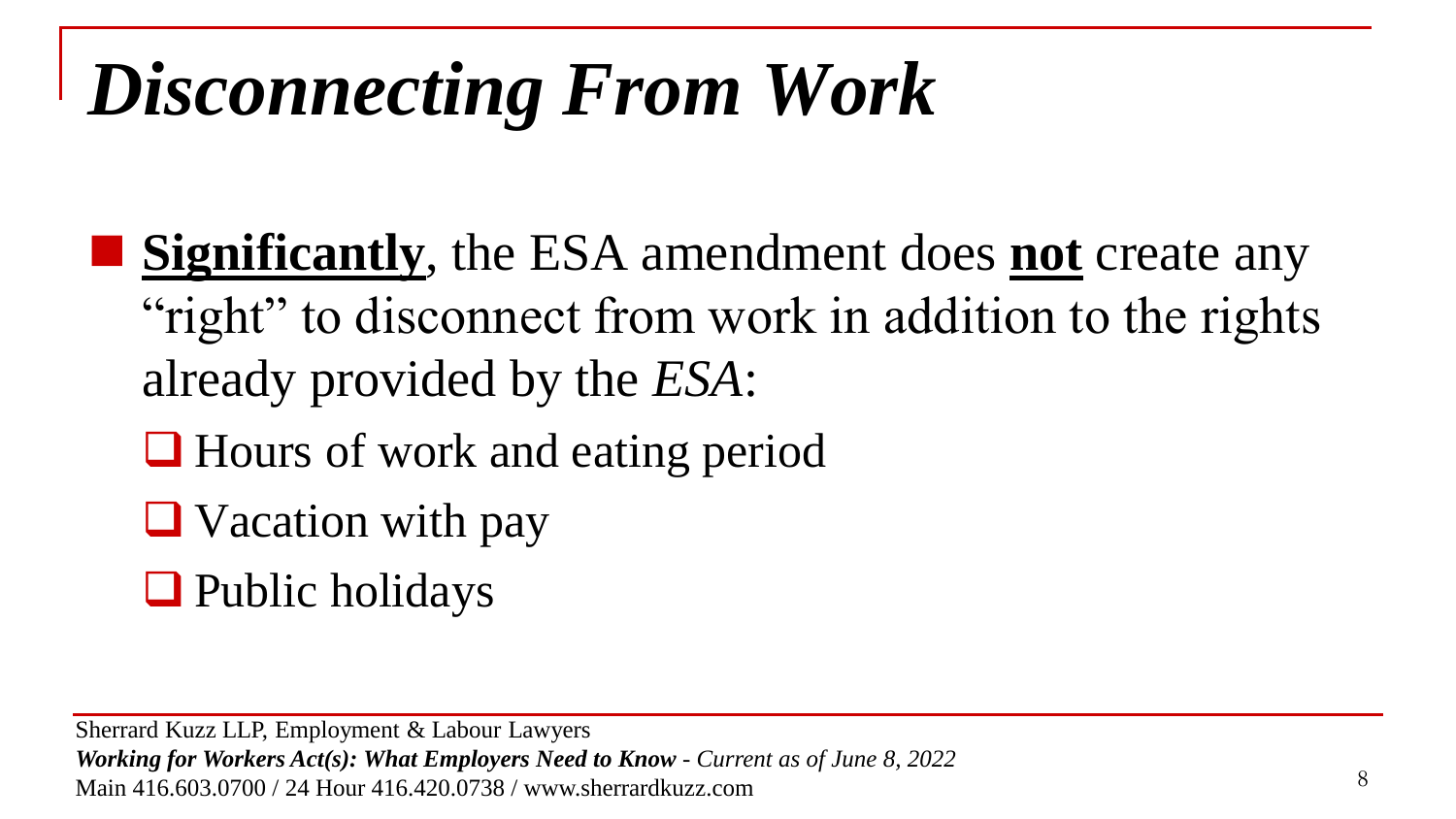- $\blacksquare$  If the policy grants an employee a "right to disconnect", it can likely be enforced as a greater right or benefit under the *ESA*
- It is **critical** to ensure the policy does not unintentionally restrict the employer's ability to manage its business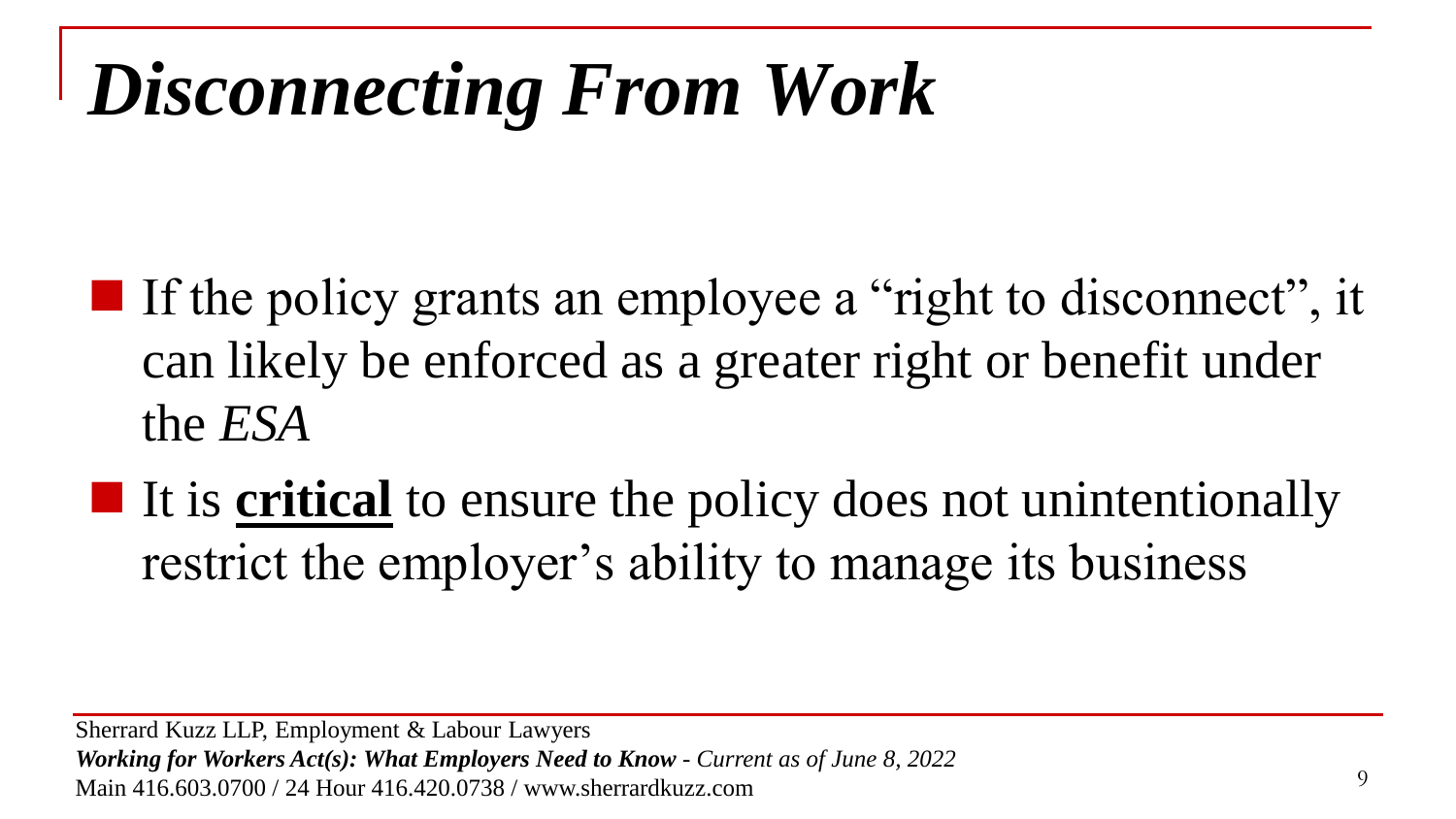■ What might the policy address?

- ❑ Values regarding client service, work-life balance and mental health
- How regular work hours are determined and to whom questions can be directed if an employee is uncertain about their regular hours of work
- ❑ When an employee may be required to perform work outside regular hours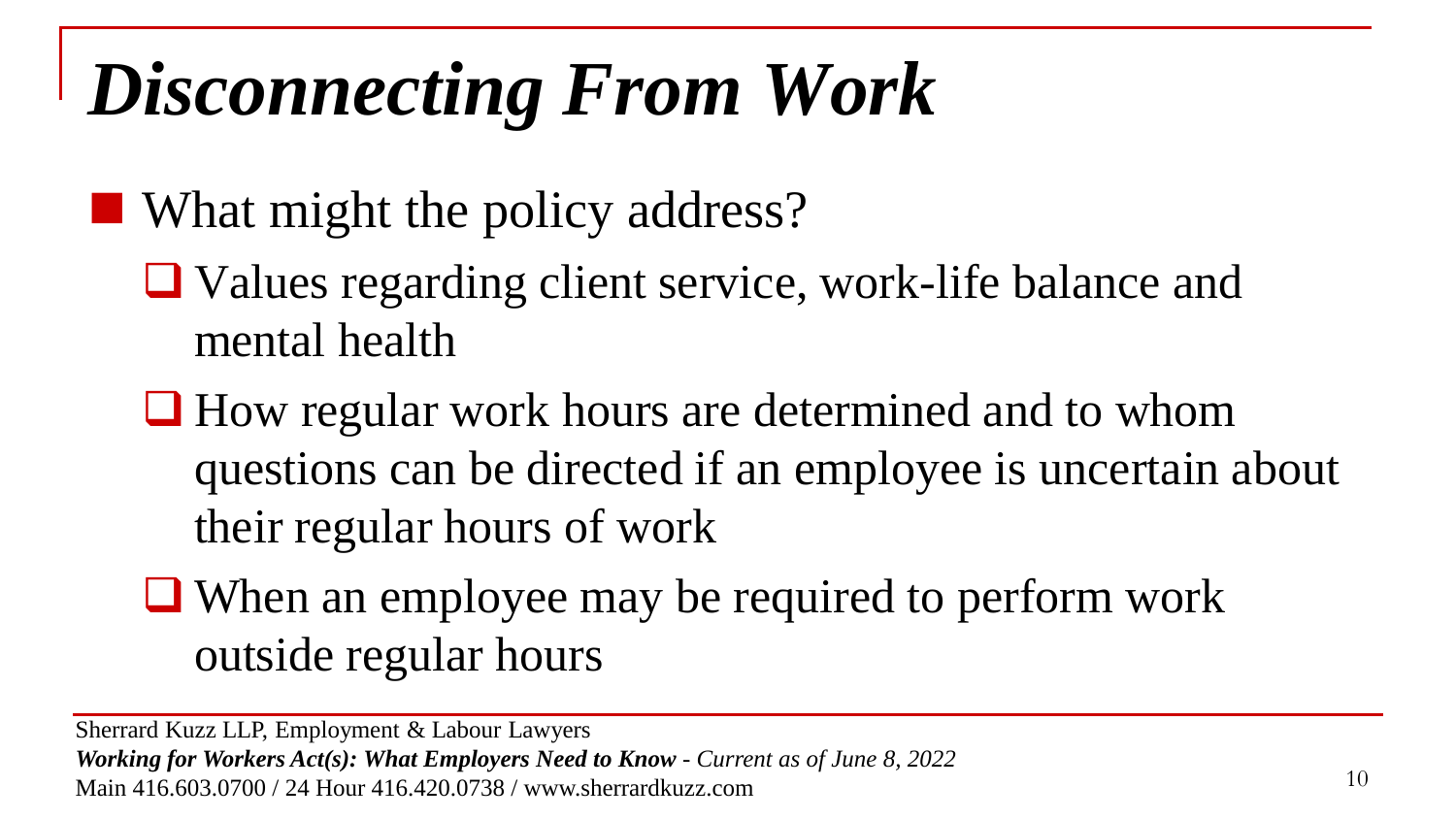- What might the policy address?
	- ❑ How work performed outside of regular work hours is compensated
	- ❑ Procedures (*e.g.*, out-of-office notifications, voicemail)
	- Best practices for contacting colleagues outside of regular work hours
- For assistance with your policy, contact any member of *the SK team!*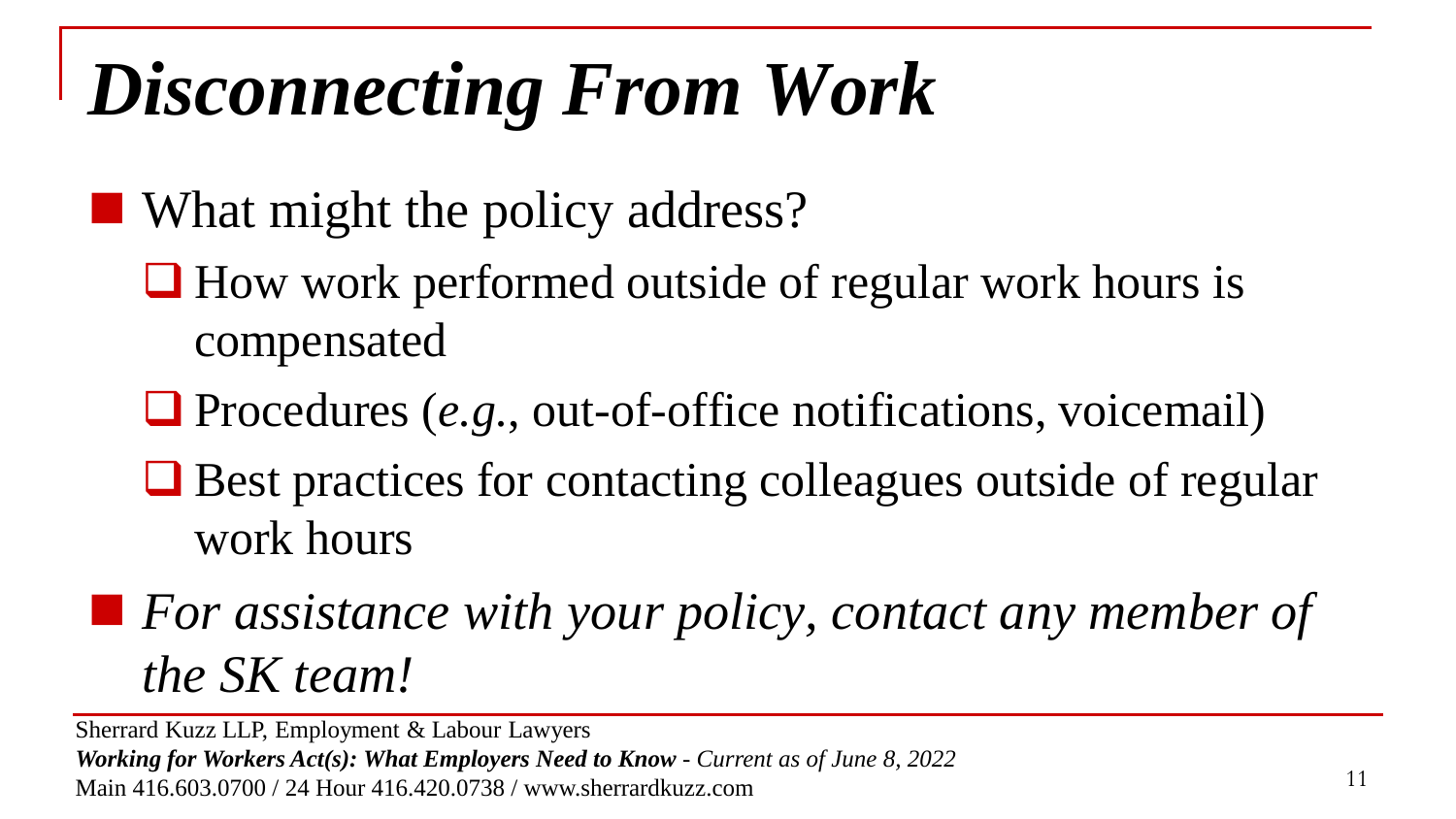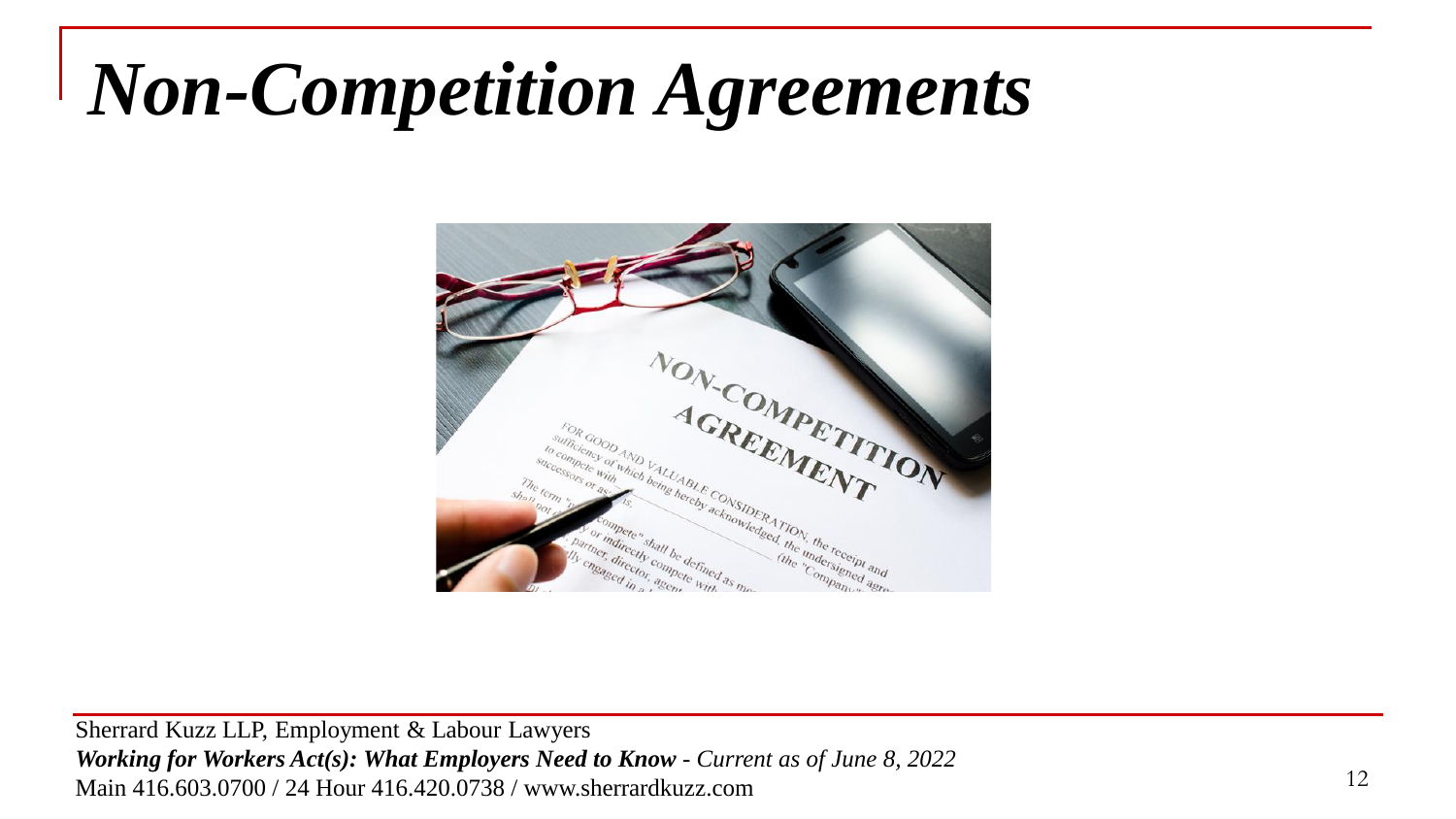■ A non-competition agreement restricts an employee's ability to work for other businesses or individuals (including the employee's own business) in the employer's field for a prescribed period of time ■ Historically courts have been reluctant to enforce a noncompetition agreement because it can often be (but not

always) an overly aggressive restraint of trade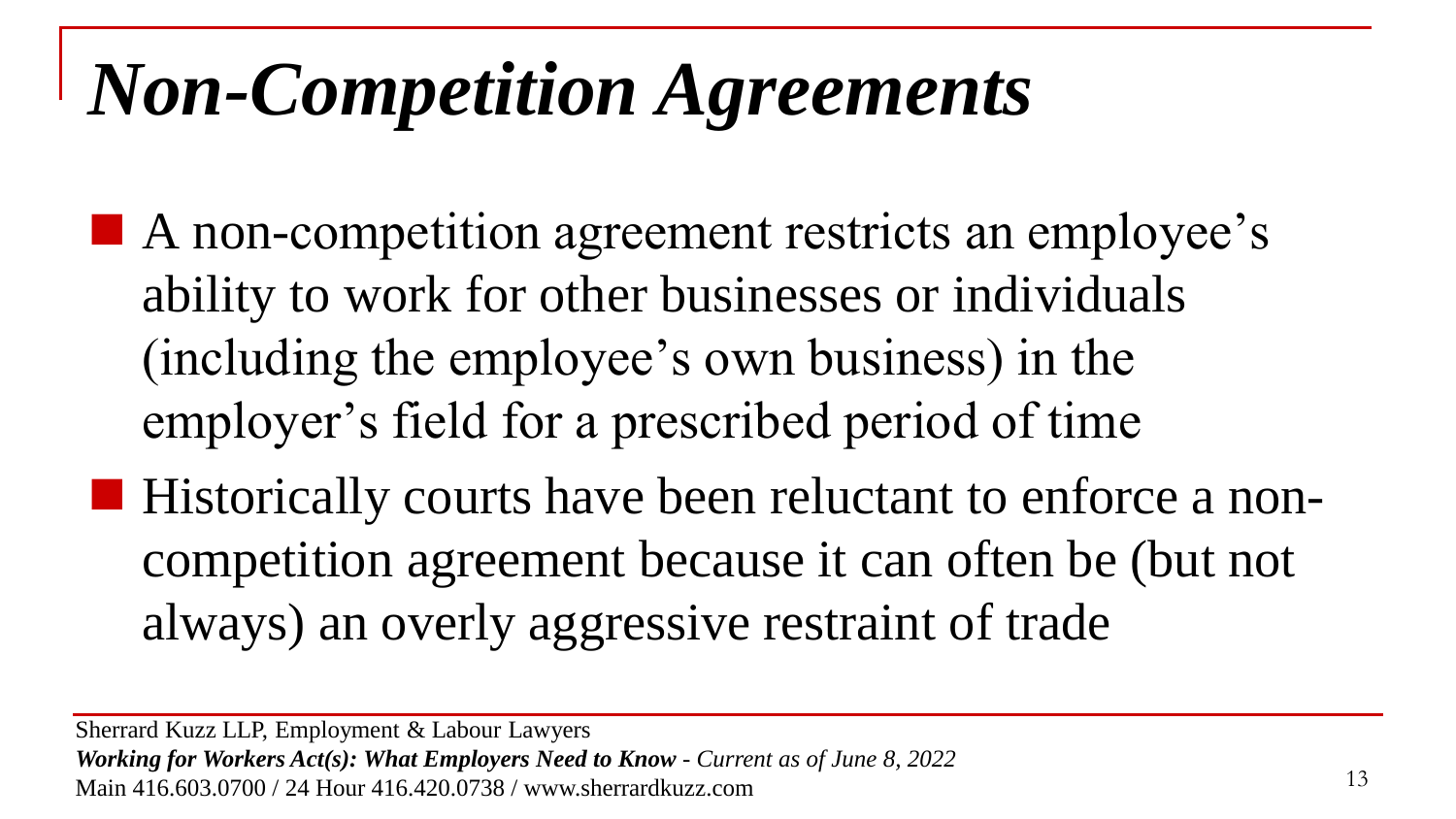- With the amendments to the ESA, Ontario becomes the first jurisdiction in Canada, and one of only a few jurisdictions in North America, to restrict the use of a non-competition agreement
- $\blacksquare$  The purpose of the restriction is to improve employee mobility and increase the labour pool particularly in the technology sector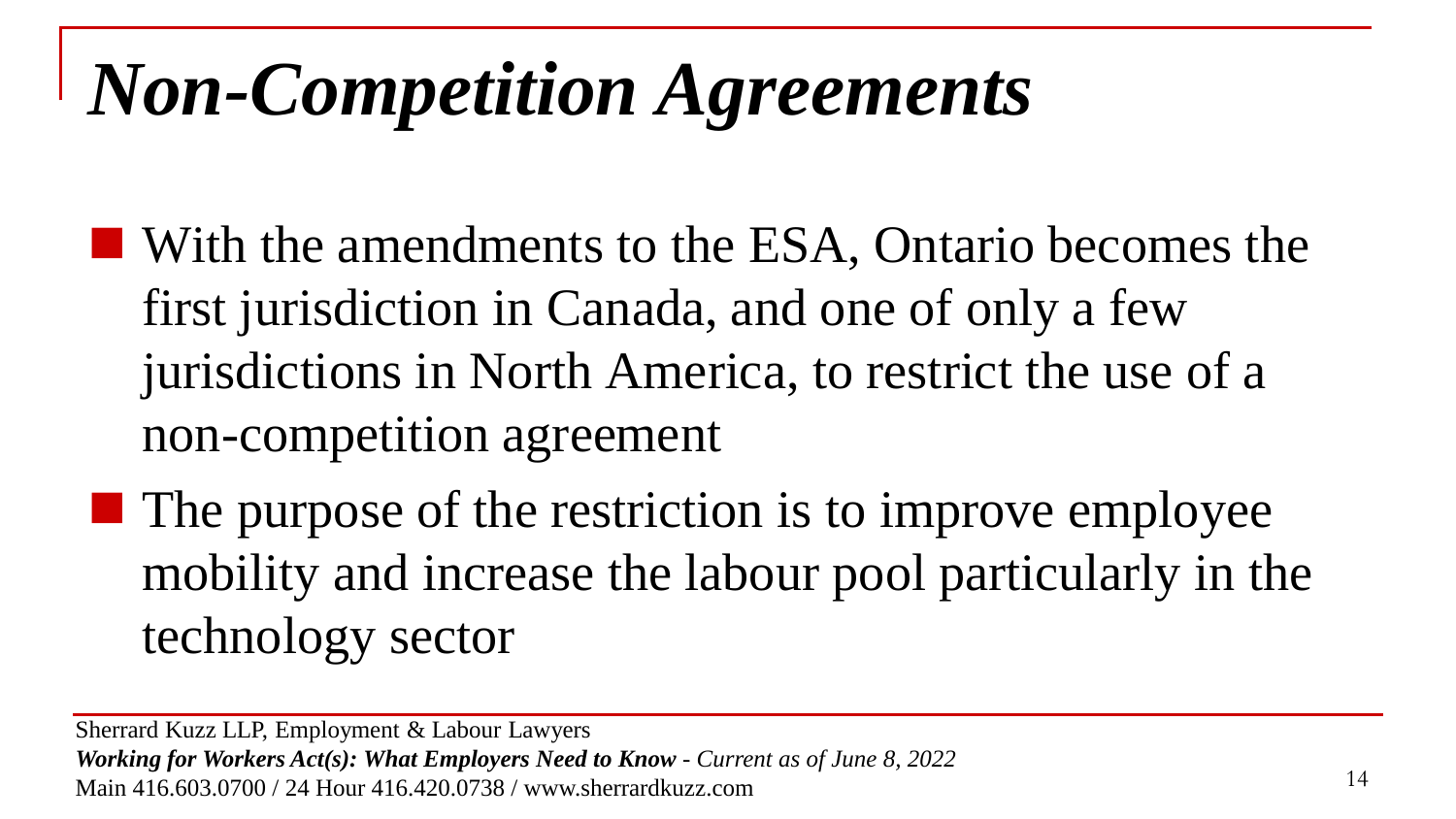- New section of the ESA prohibits an employer from entering into a contract with an employee containing a "non-compete agreement"
	- ❑ *A "non-compete agreement" prohibits the employee from engaging in any business, work, occupation, profession, project or other activity that is in competition with the employer's business after the employment relationship between the employee and the employer ends*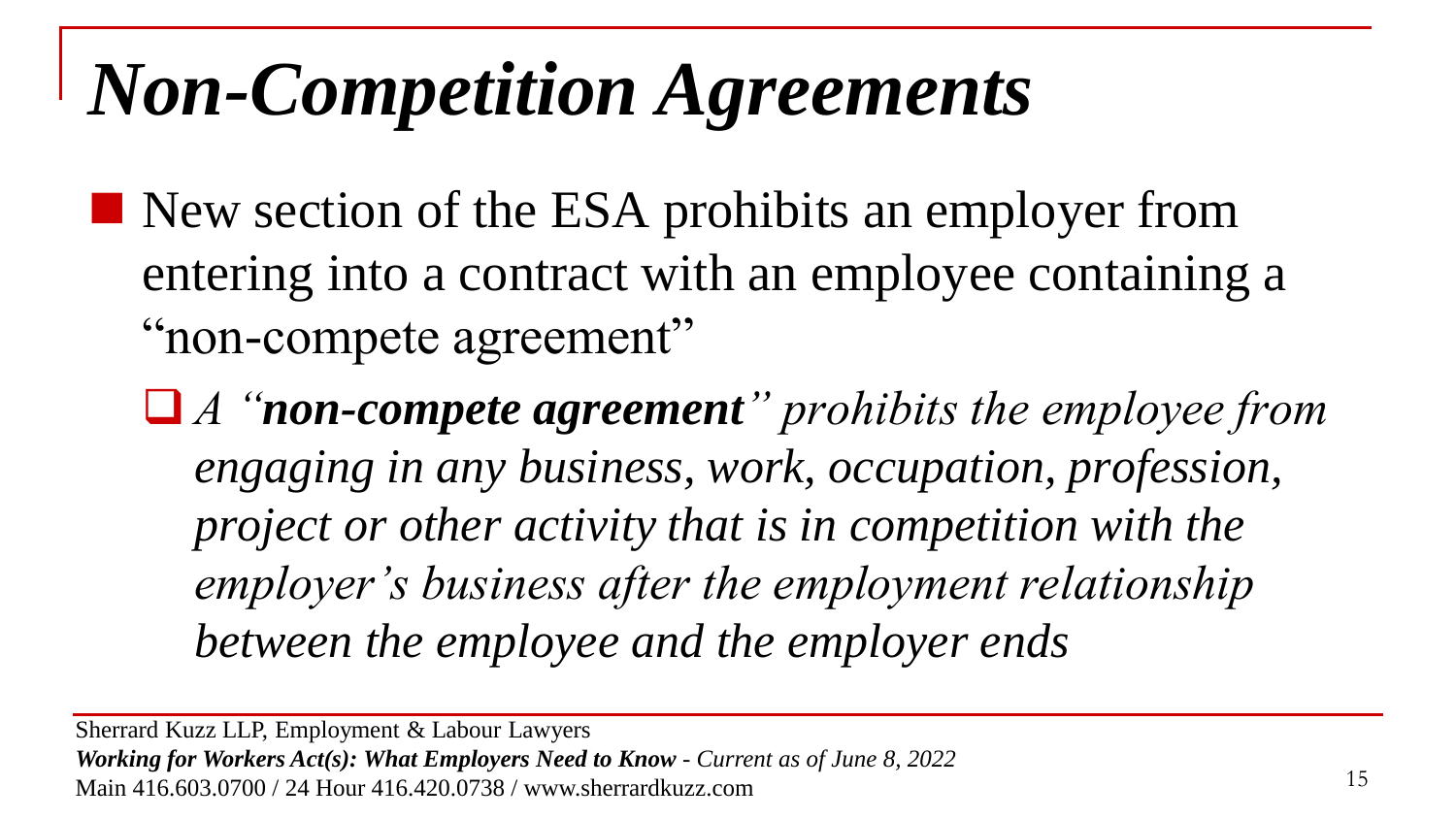#### ■ Exceptions:

#### ■ "Executive"

Any person who holds the office of chief executive officer, *president, chief administrative officer, chief operating officer, chief financial officer, chief information officer, chief legal officer, chief human resources officer or chief corporate development officer, or holds any other chief executive position*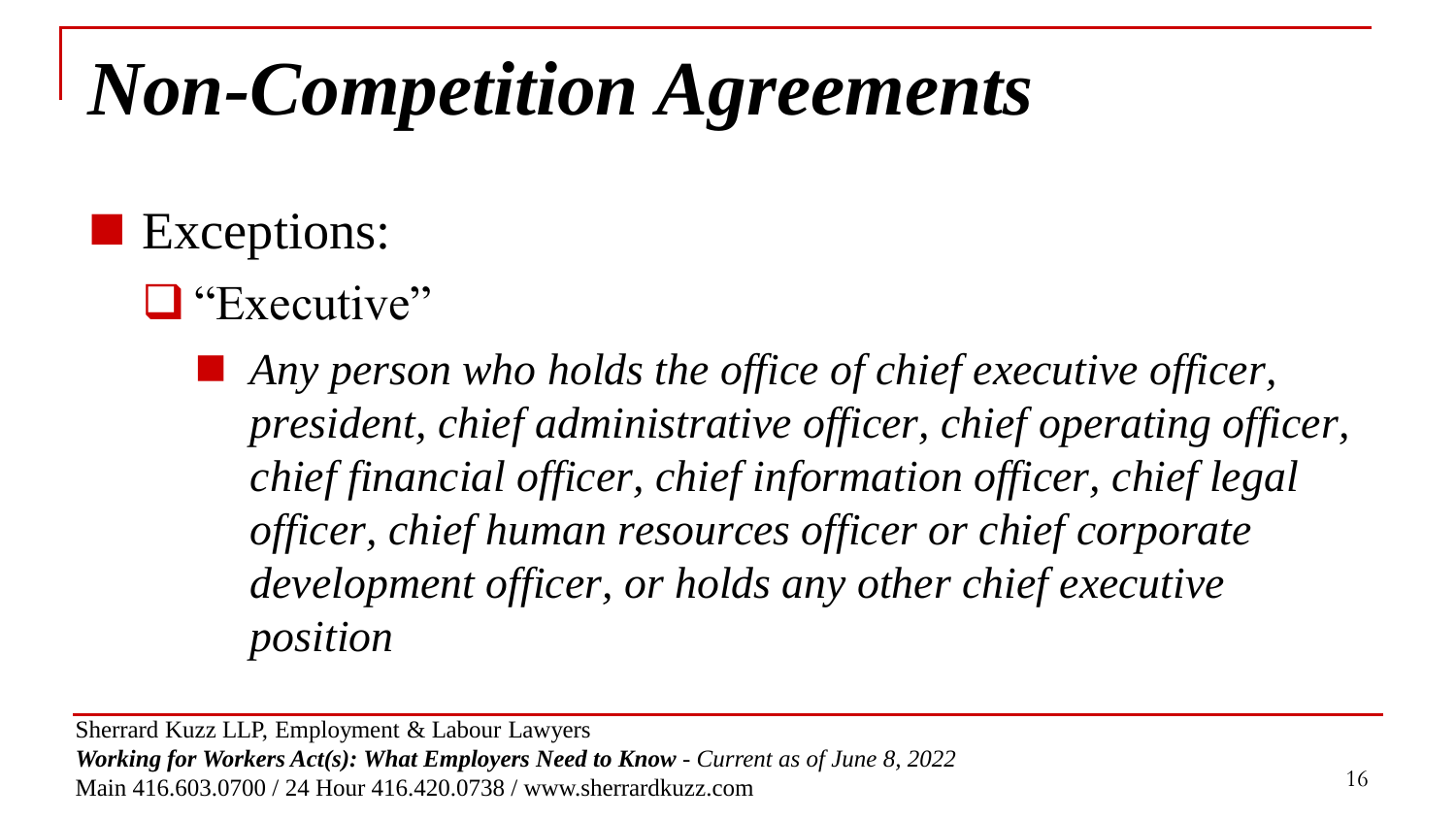#### ■ Exceptions:

- ❑ "Sale of Business"
	- $\blacksquare$  if there is a sale or lease of all or part of a business operated as a sole proprietorship or a partnership; and
	- immediately after, the seller is employed by the purchaser; and
	- as part of the sale, the purchaser and seller enter into a noncompetition agreement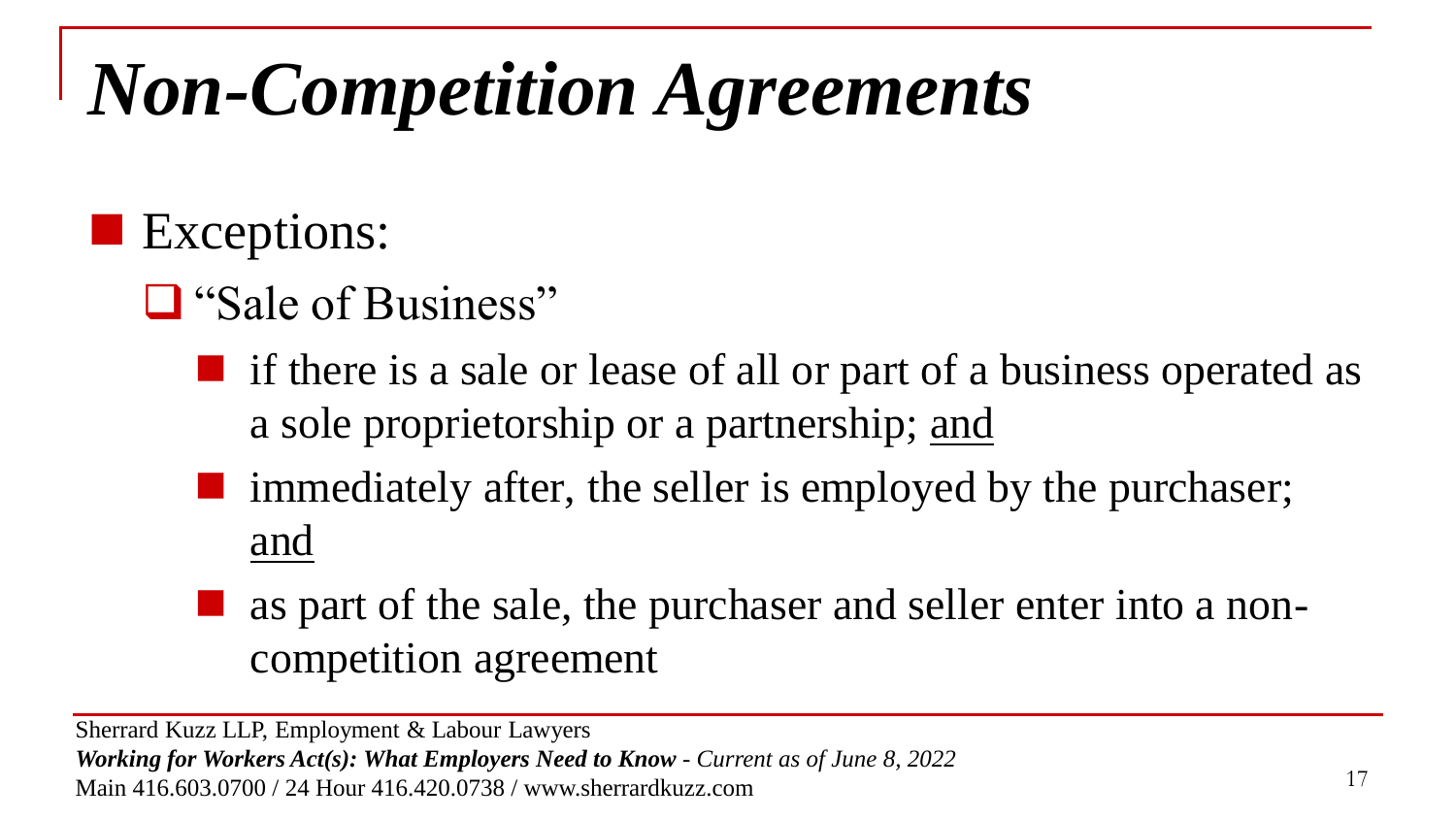■ Any non-competition agreement entered into on or after **October 25, 2021** is void (subject to the exceptions)

■ A non-competition agreement entered into before **October 25, 2021** remains in force (subject to any other law that may impact a non-competition agreement)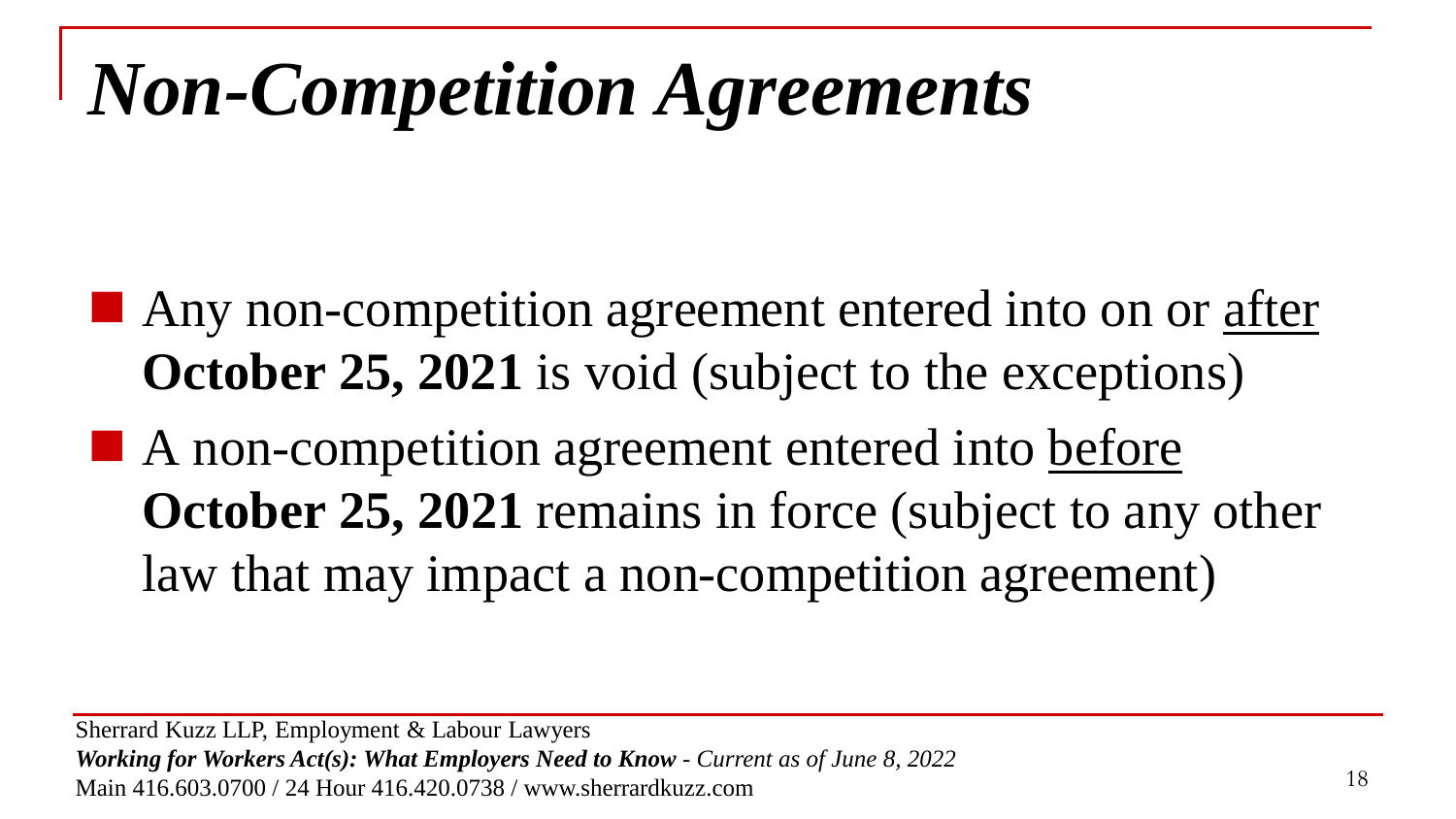- **IMPORTANT**: The ESA amendment does not prevent an employer from using other restrictive covenants to protect its interests (*e.g.,* a non-solicitation agreement):
	- ❑ However, beware of a non-solicitation clause acting as a non-competition agreement
- Have existing agreements reviewed by legal counsel to ensure they are enforceable - *SK can help!*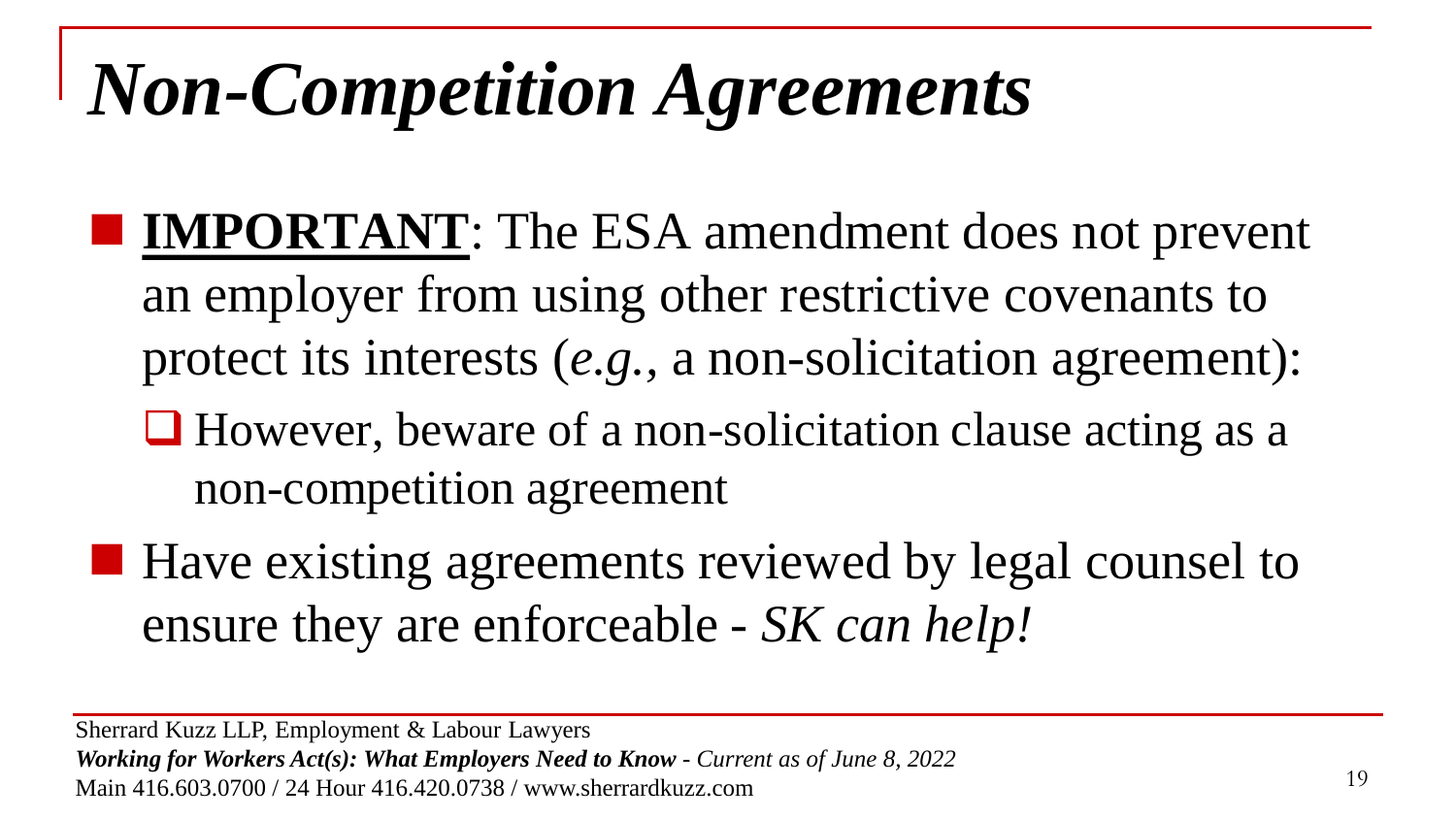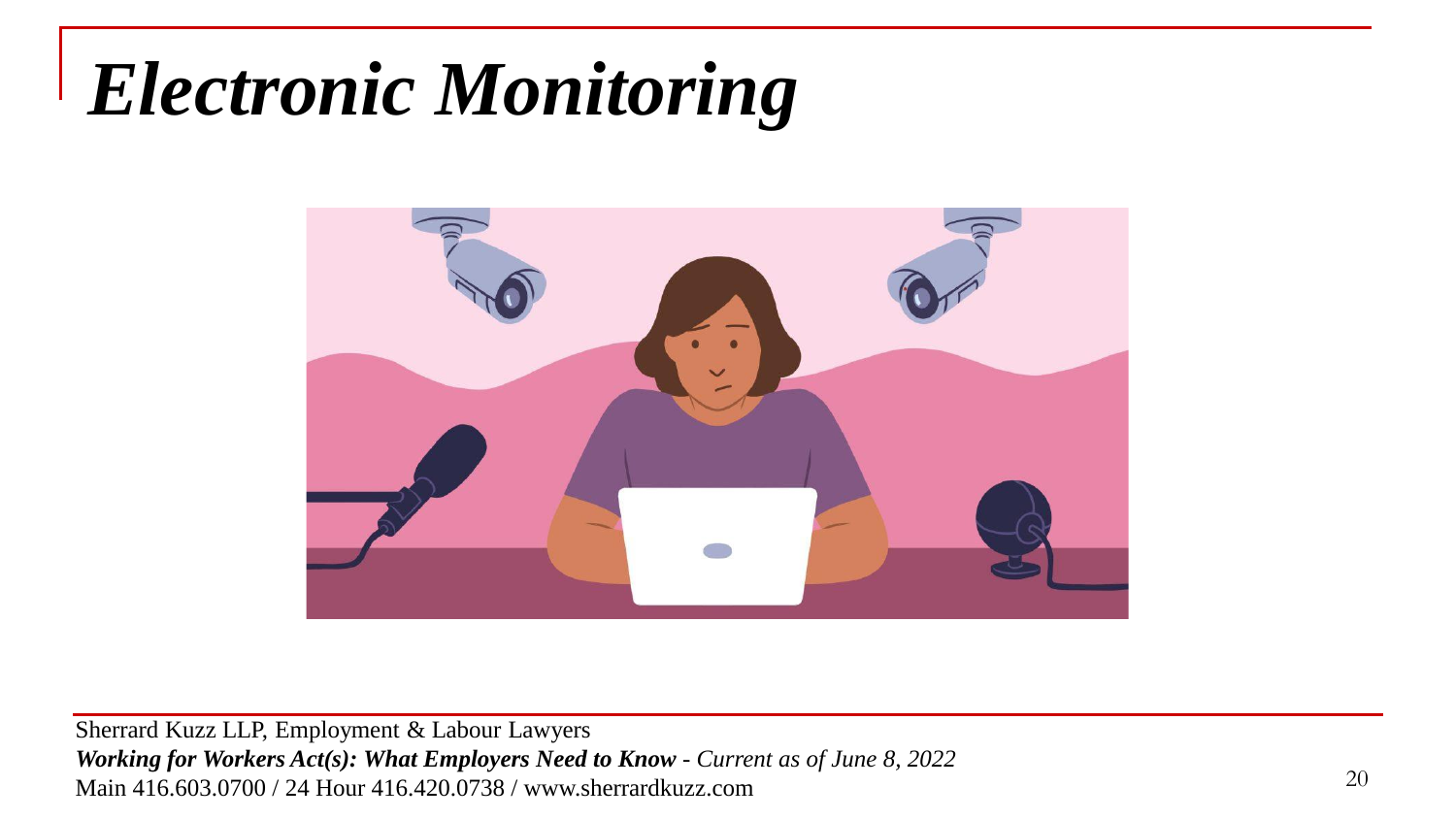- Ontario is the first jurisdiction in Canada to introduce legislation requiring an employer disclose its electronic monitoring practices
- Government's stated objective is to ensure employees remain "in the driver's seat" and have their privacy interests protected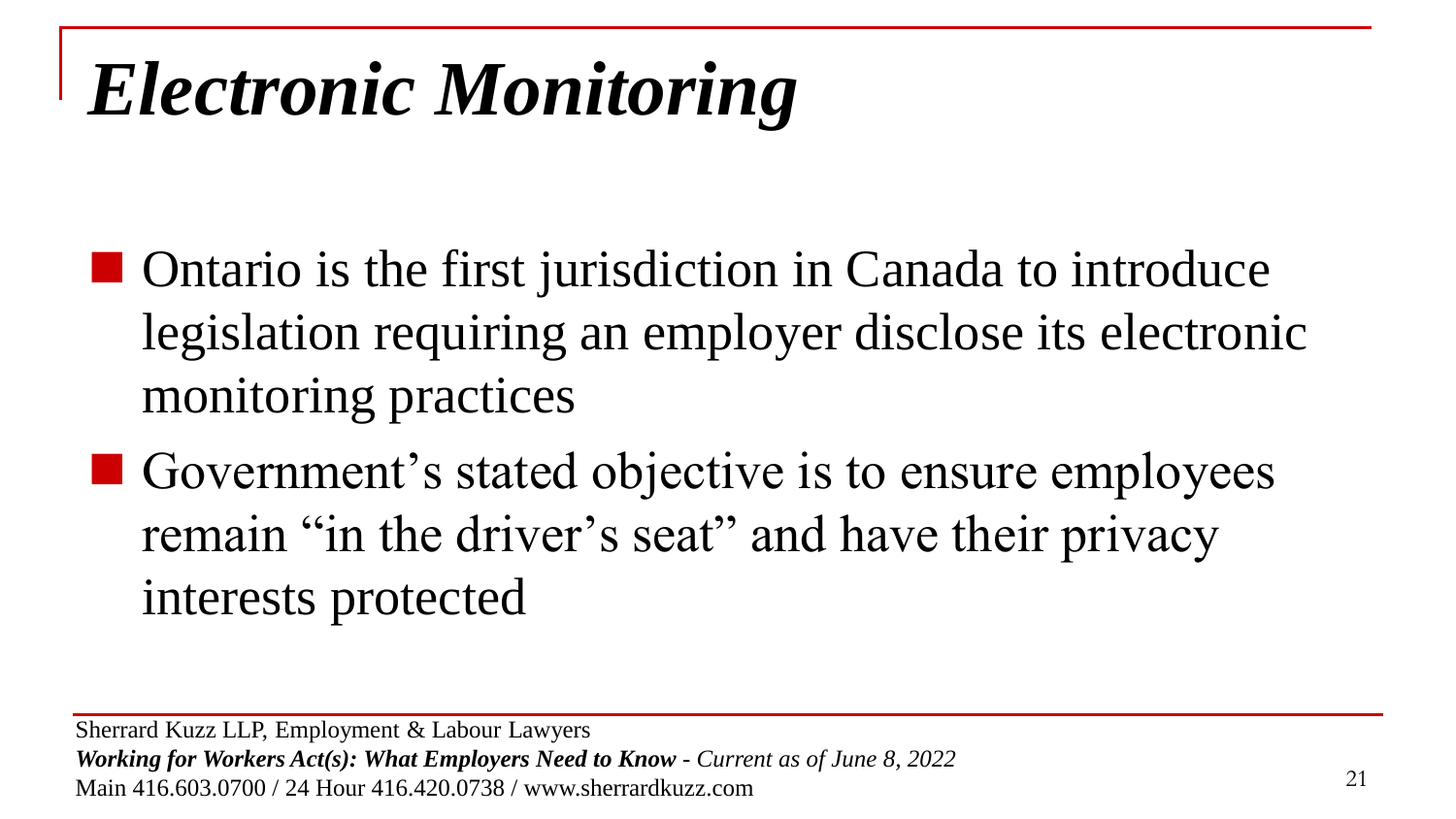- Legislation is particularly significant as many employers have moved to hybrid or remote work arrangements where electronic monitoring may be a component of productivity
	- ❑ Key stroke programs
	- ❑ Internet tracking programs
	- ❑ Computer cameras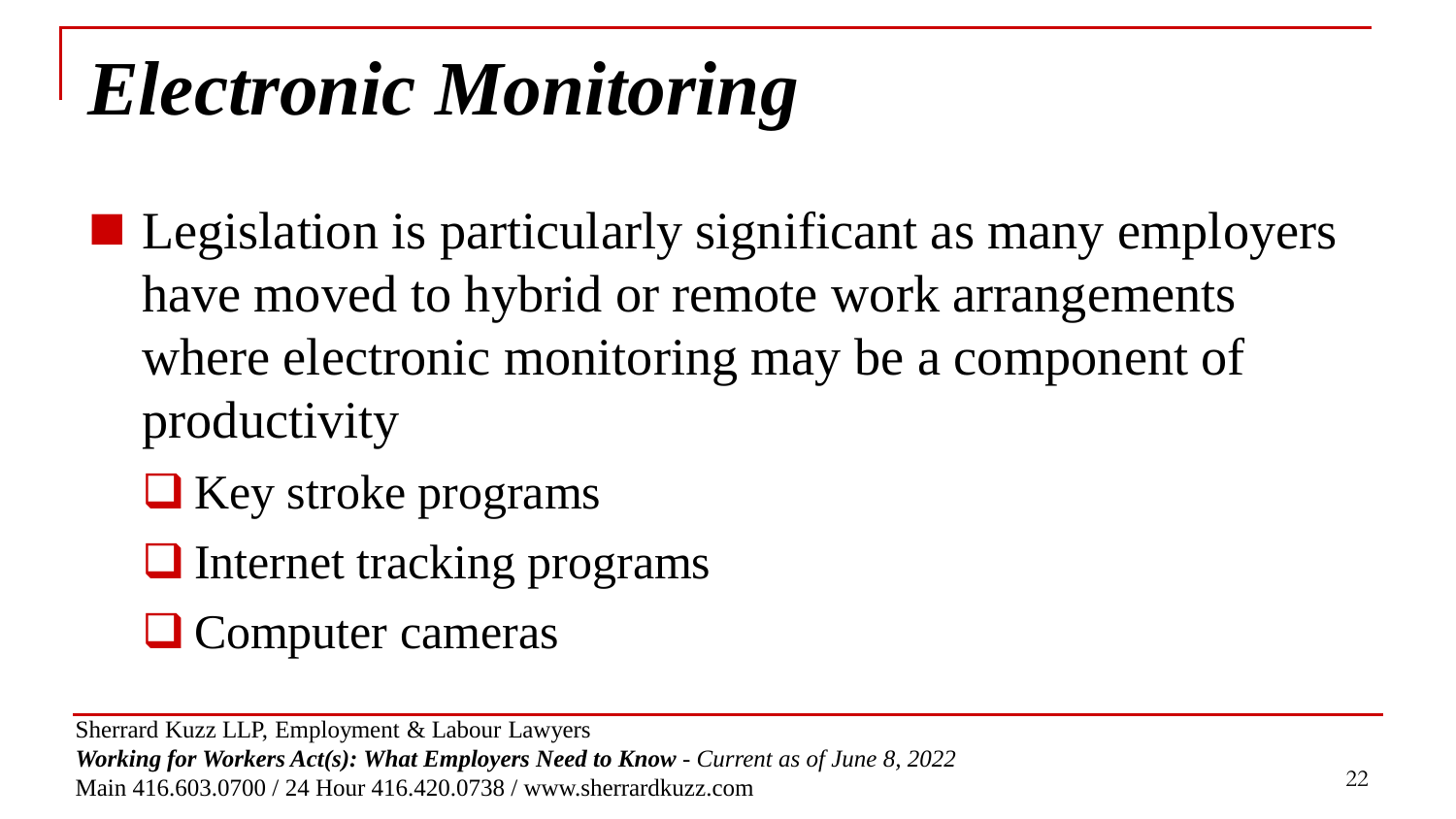- Effective **October 11, 2022** an employer with 25 or more employees must have a written electronic monitoring policy
- ESA does not define "electronic monitoring"

❑ Likely includes GPS on a company vehicle or cell phone, camera, computer program or app to track where and what an employee is viewing or writing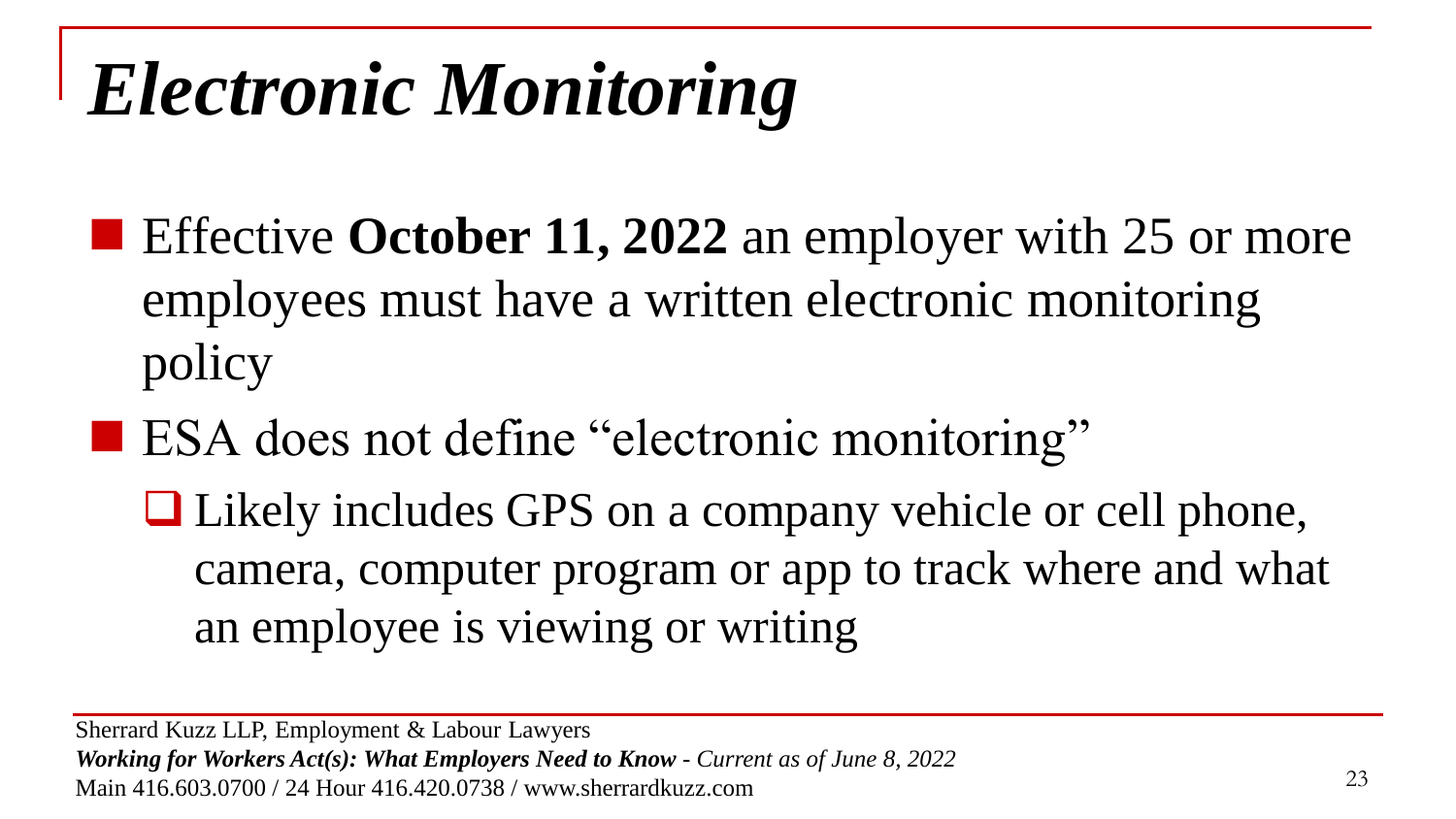- $\blacksquare$  The policy must advise employees if they are being monitored electronically
- $\blacksquare$  If they are, the policy must state:
	- How and in what circumstances the employer monitors employees, and
	- ❑ The purpose for which information obtained by electronic monitoring may be used by the employer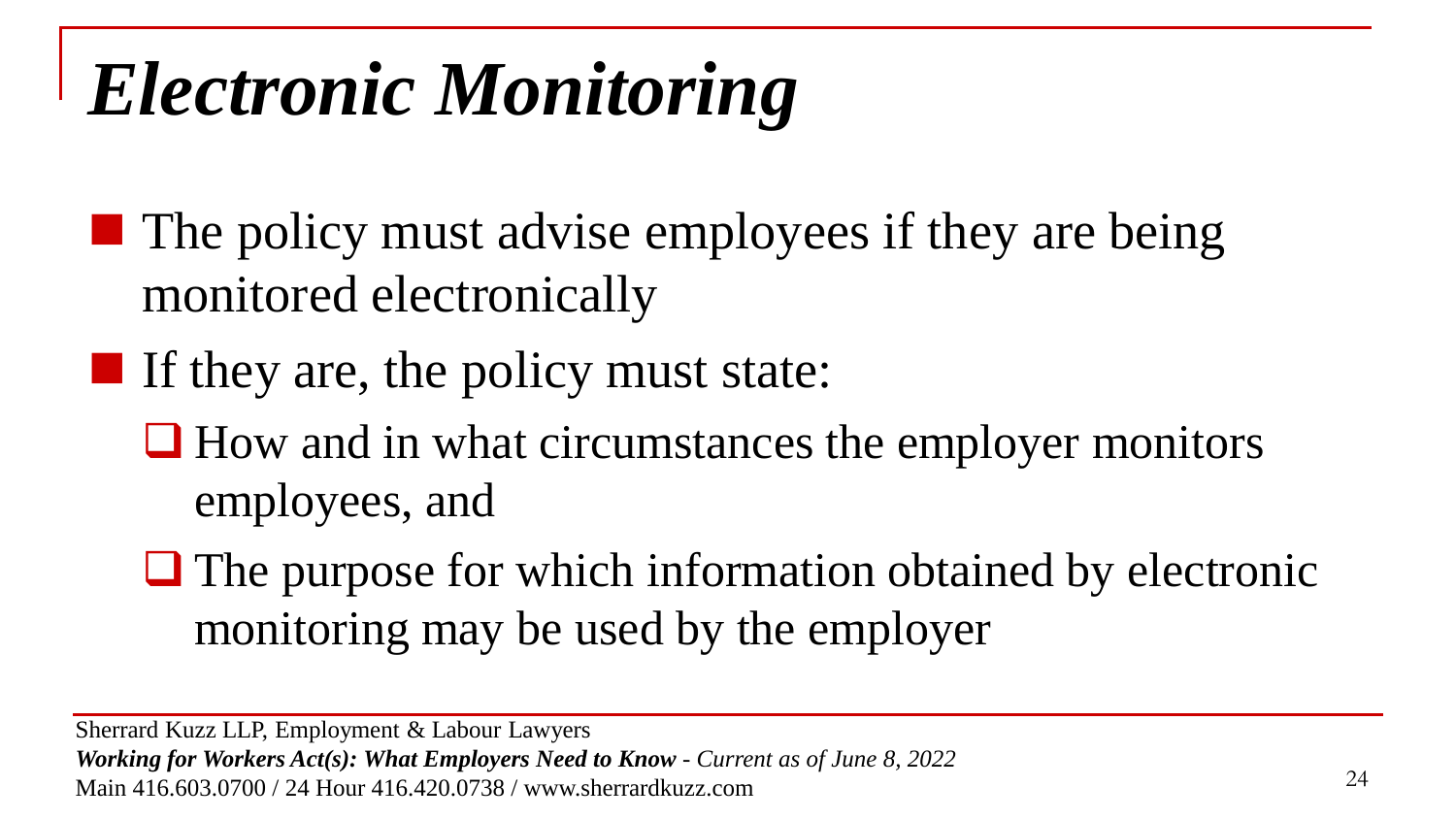- Policy must include the date it was prepared or amended
- Once the policy is prepared, an employer must:
	- Provide a copy to each employee within 30 days of the policy being prepared or amended
	- Provide a copy to a new employee within 30 days of hire
	- Retain a copy of the policy (and any revised versions) for at least three years after the policy ceases to be in effect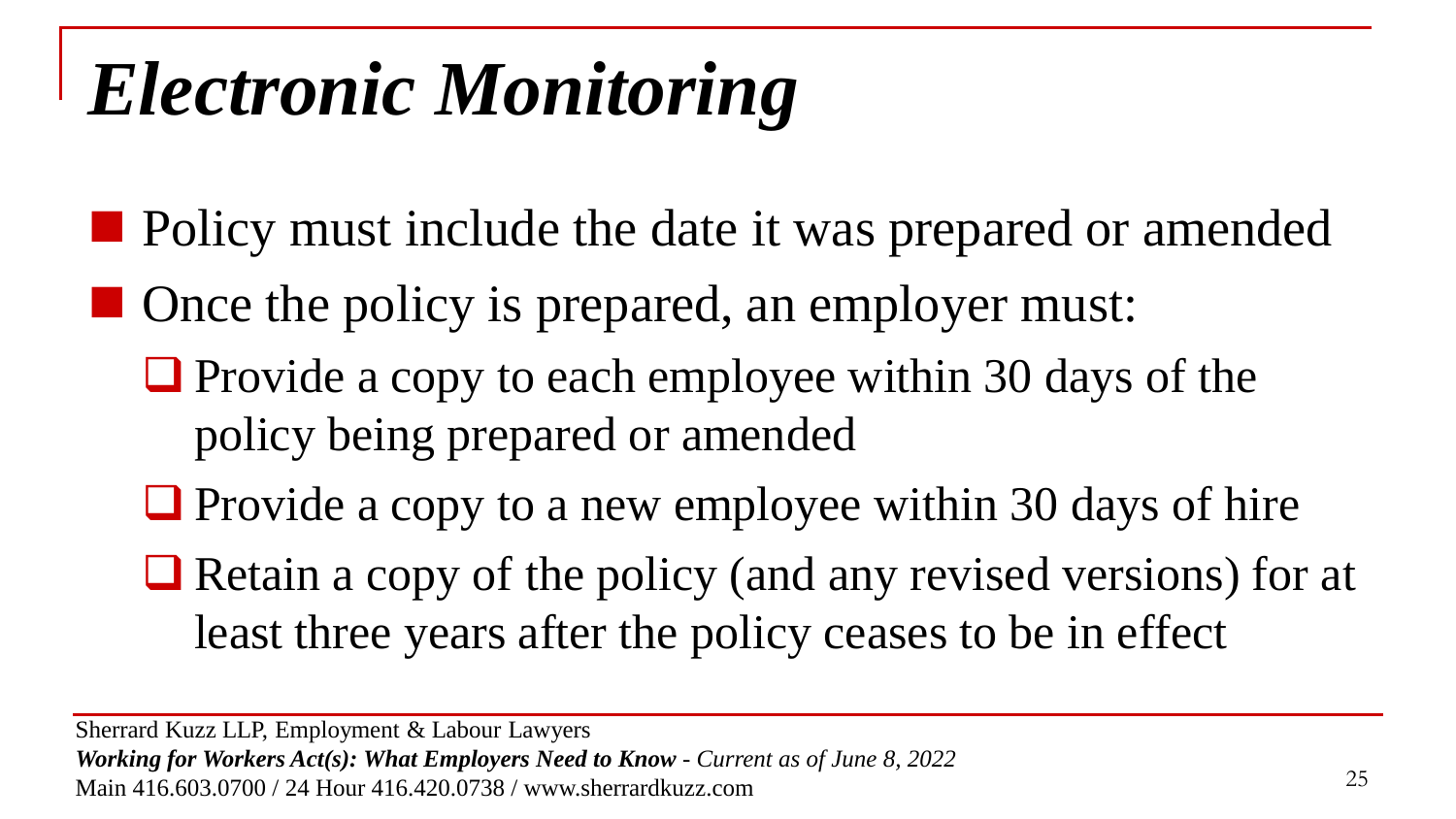- Employers should consider **now** what electronic monitoring programs they have in place and the impact disclosure may have on the workplace
- Legislation does not restrict or prohibit claims or grievances that may arise once an employee is advised they are being monitored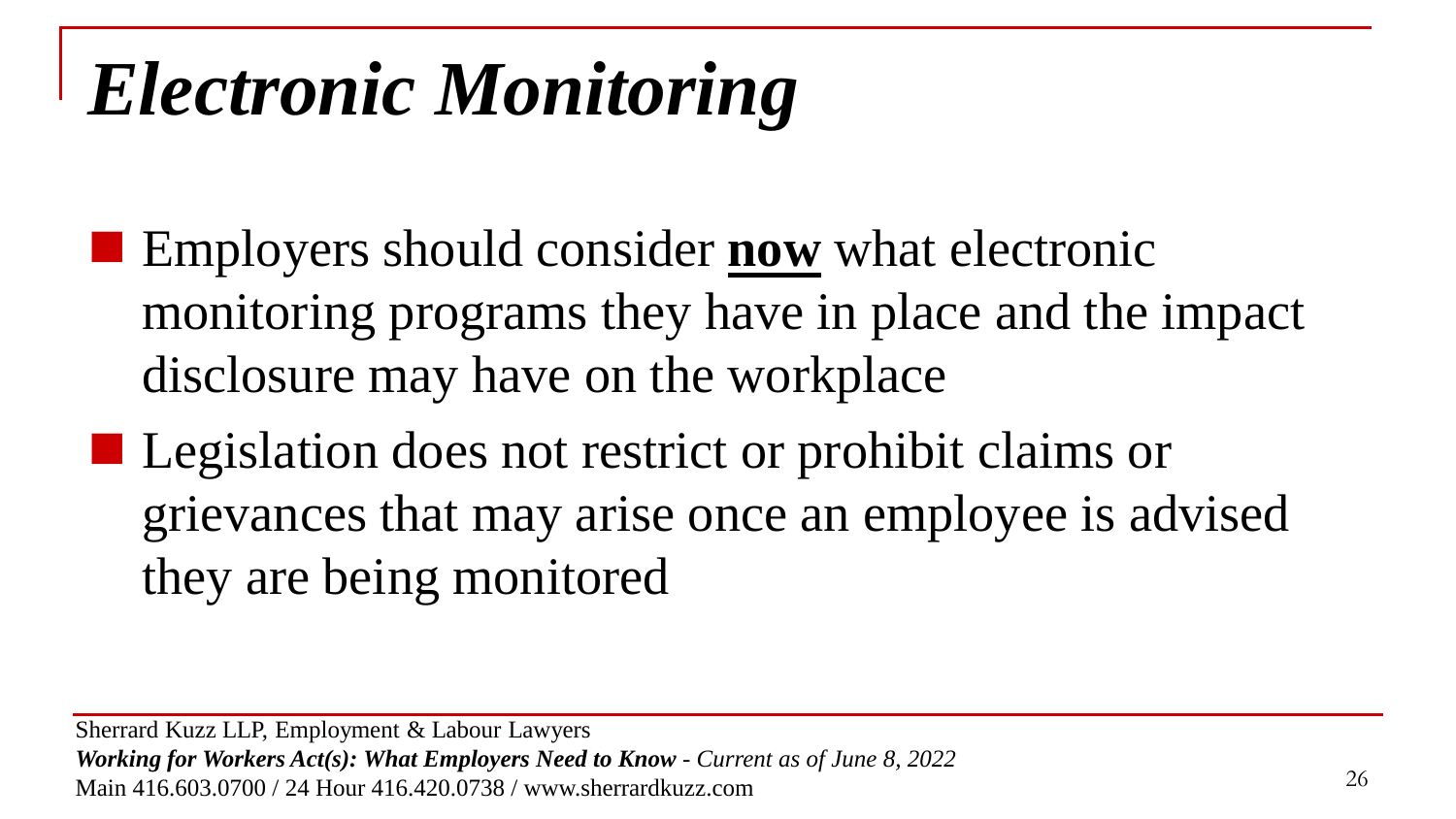- In a non-unionized setting employer has more discretion to engage in surveillance
- In a unionized setting, arbitrators have recognized 'privacy interest' and employer must demonstrate
	- ❑ Reasonable basis for surveillance
	- ❑ Surveillance is reasonably conducted
	- ❑ No less intrusive method to obtain information exists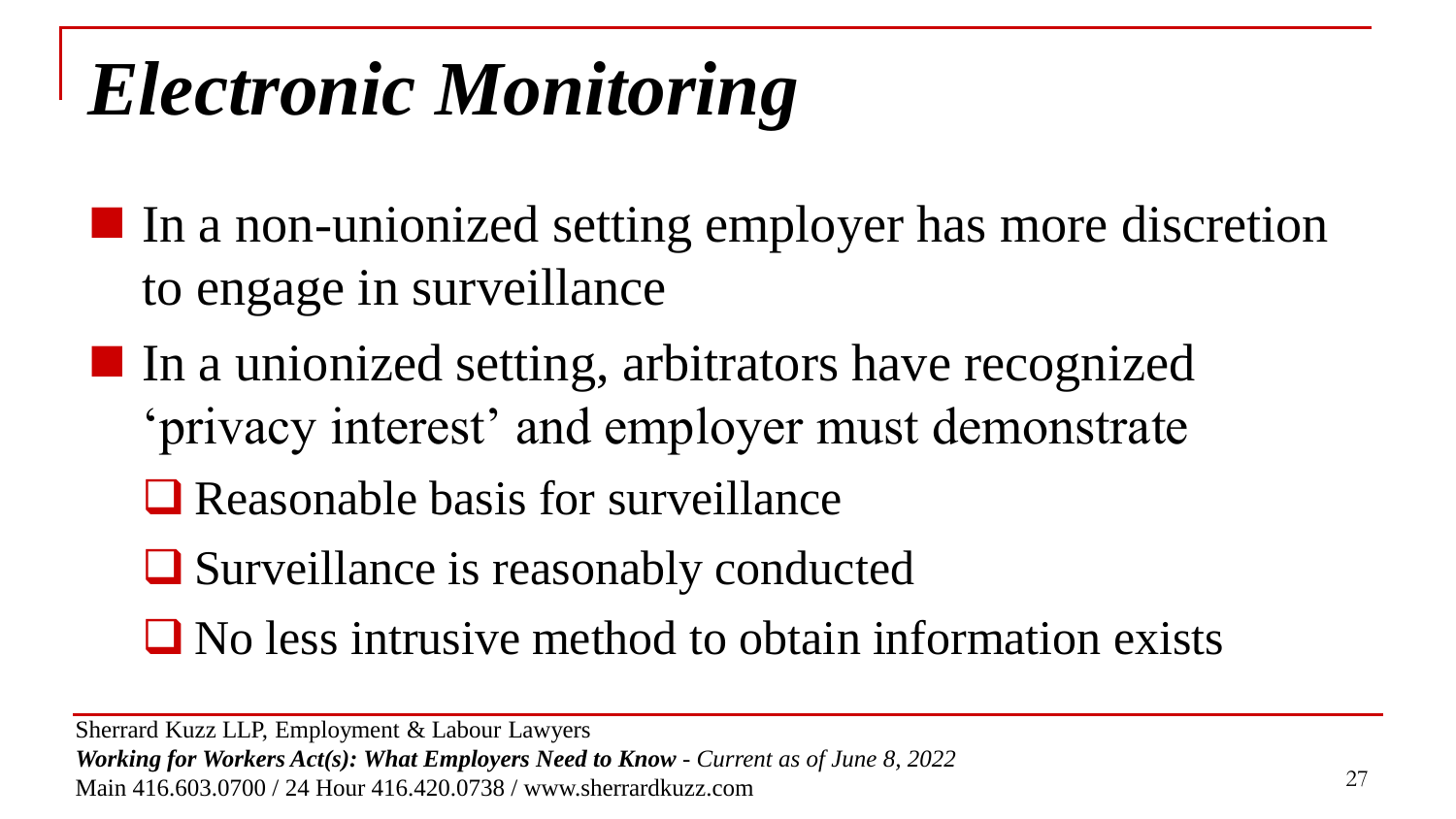*IUOE, Local 793 & LiUNA, Local 183 v. Earth Boring Company Limited,* **2021 CanLII 42419 (ON LA)**

- Union challenged implementation of a phone app used to have employee clock in and out
- Employee required to upload a "selfie" to record time and employee location
	- Employer could also use app to track employee location at site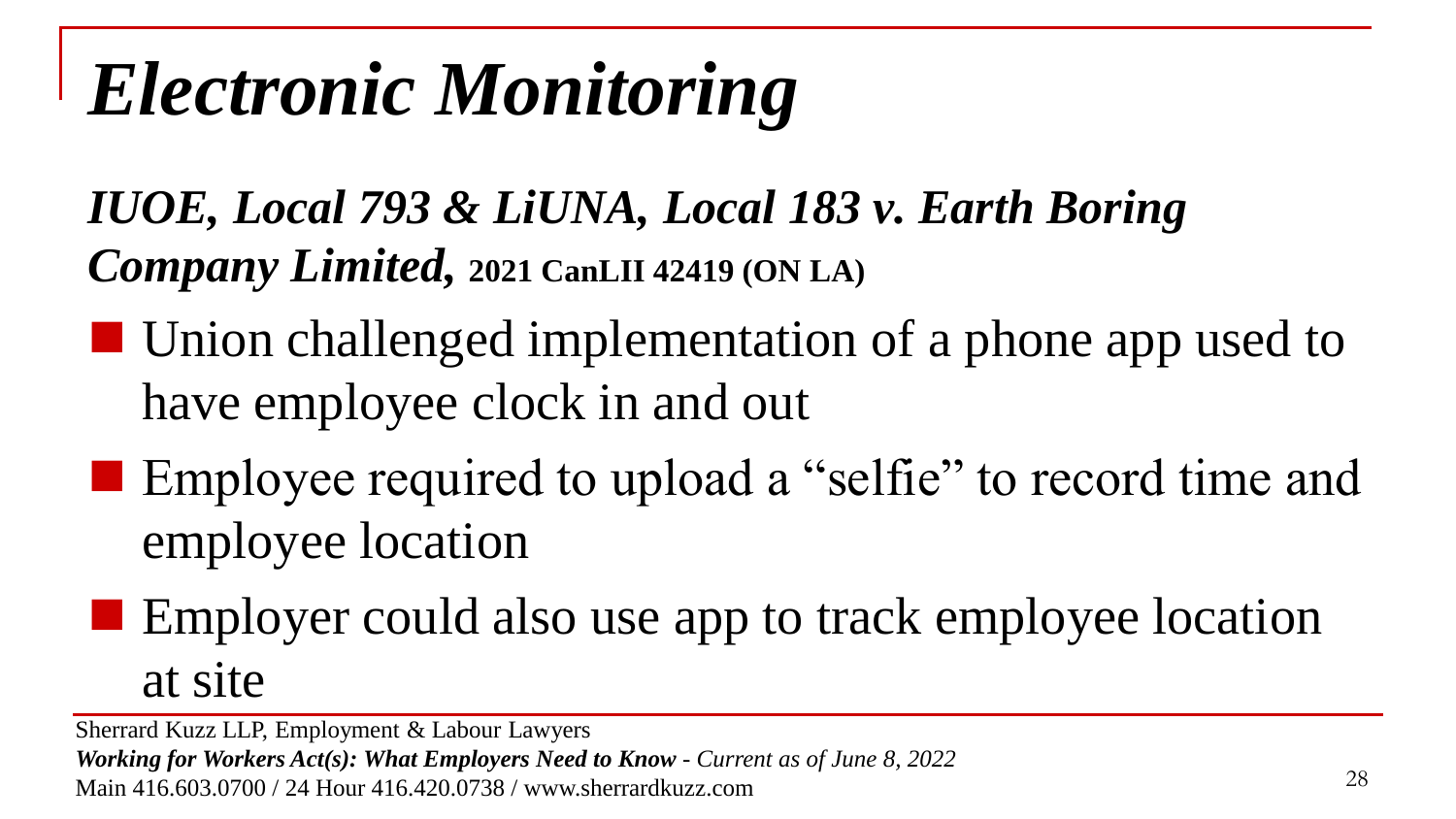*IUOE, Local 793 & LiUNA, Local 183 v. Earth Boring Company Limited,* **2021 CanLII 42419 (ON LA)**

- Arbitrator concluded requirement to use the app was an unjustified intrusion on employee privacy
	- Location tracking could be engaged outside of workplace
	- Data collected would be provided to third party app which had right to hold, use and distribute data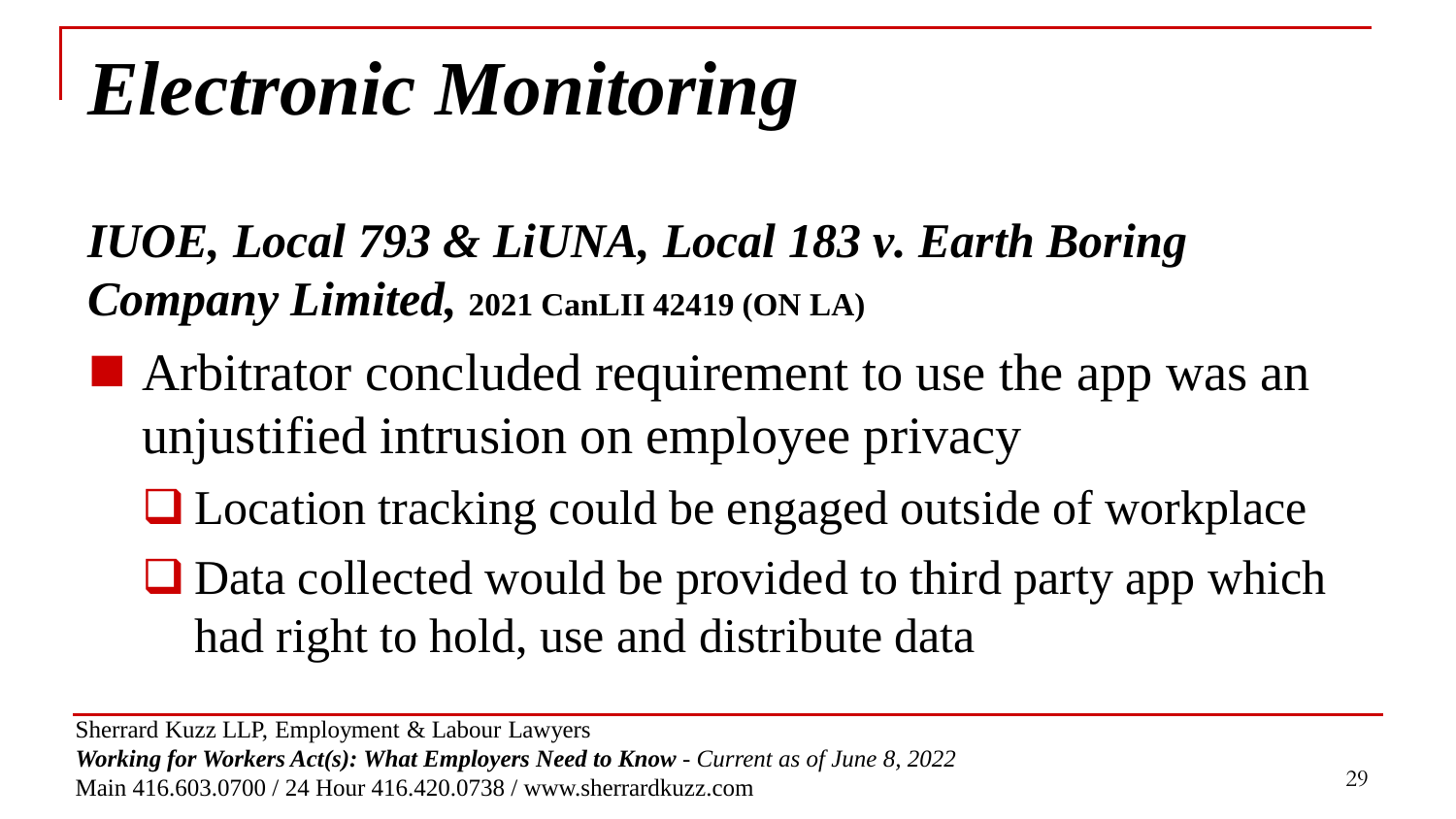*Colwell v Cornerstone Properties Inc.,* **[2008] OJ No. 5092 (SCJ)** 

- Employee quit and alleged constructive dismissal after finding a secret video camera had been installed in her office (and hers alone)
- Boss claimed camera installed due to 'so-called' concern about theft by maintenance staff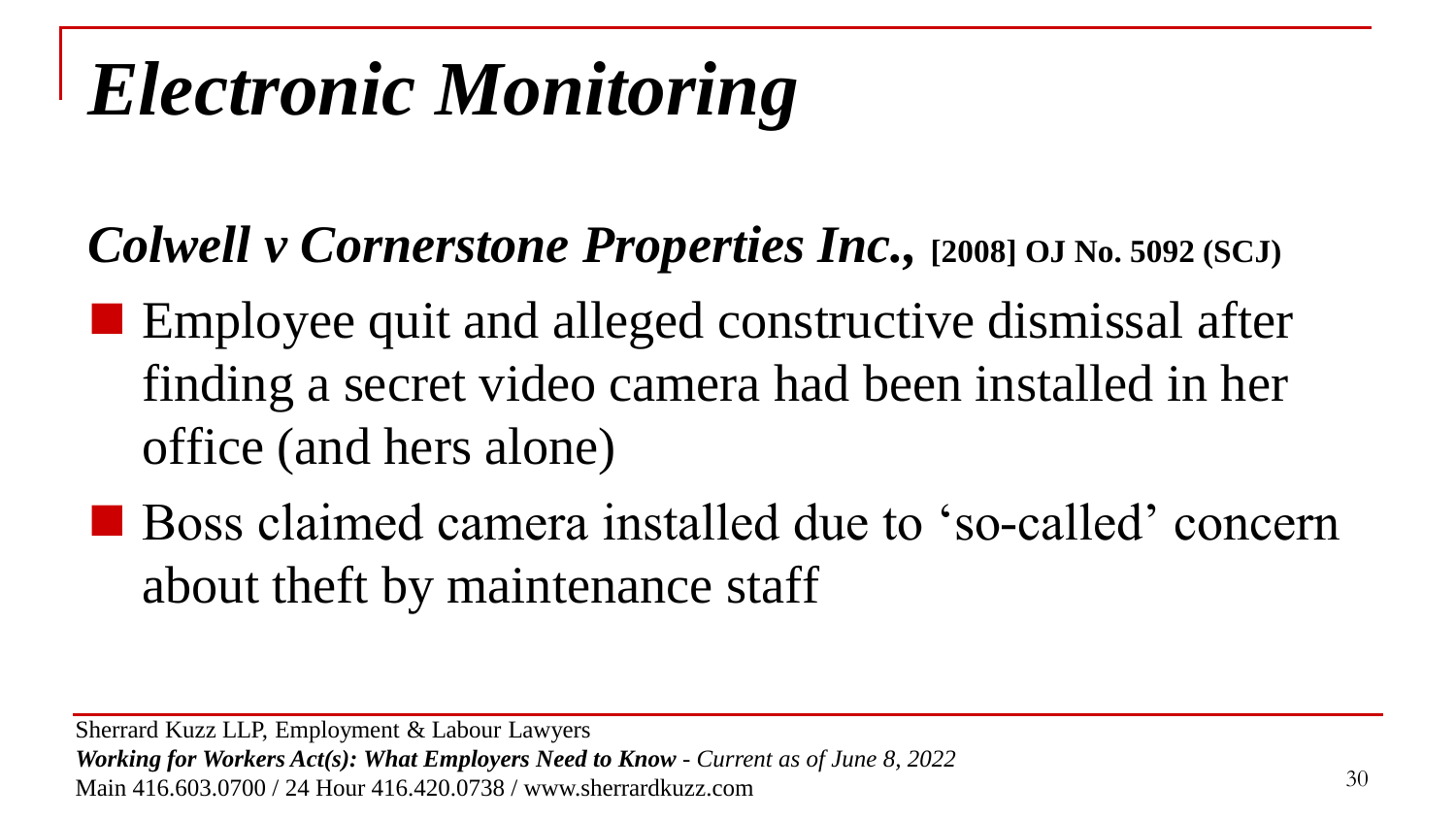- *Colwell v Cornerstone Properties Inc.,* **[2008] OJ No. 5092 (SCJ)**
- Court: camera not itself unacceptable
	- ❑ Implausible explanation rendered conduct unacceptable
- Employee privacy was violated and amounted to constructive dismissal
- Entitled to seven months' pay in *lieu* of notice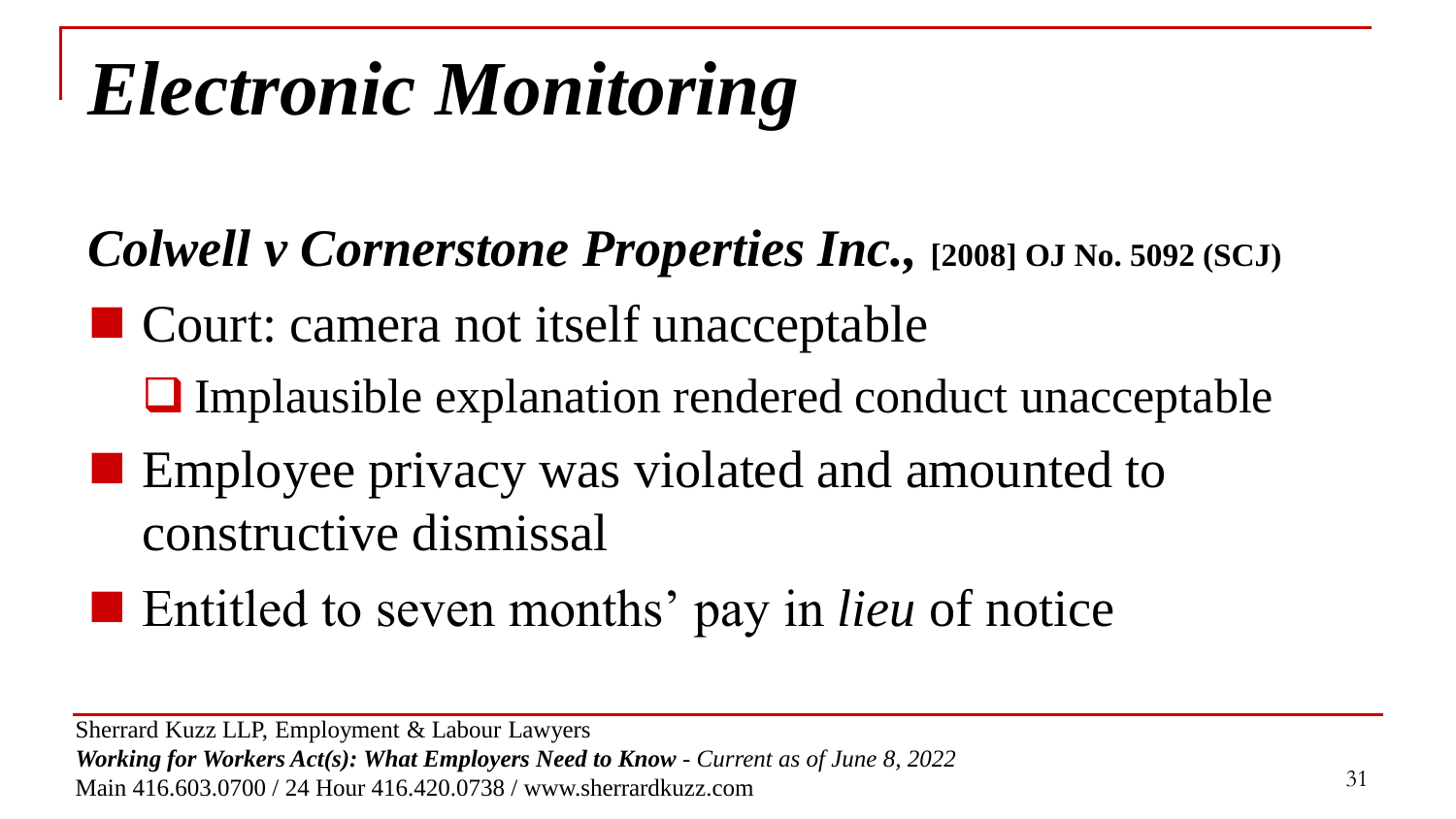- Discuss policy with legal counsel in advance
	- ❑ What are the legal risks associated with monitoring?
	- How can those risks be mitigated?
	- ❑ How should the policy be communicated to employees?
- *Contact any member of the SK team!*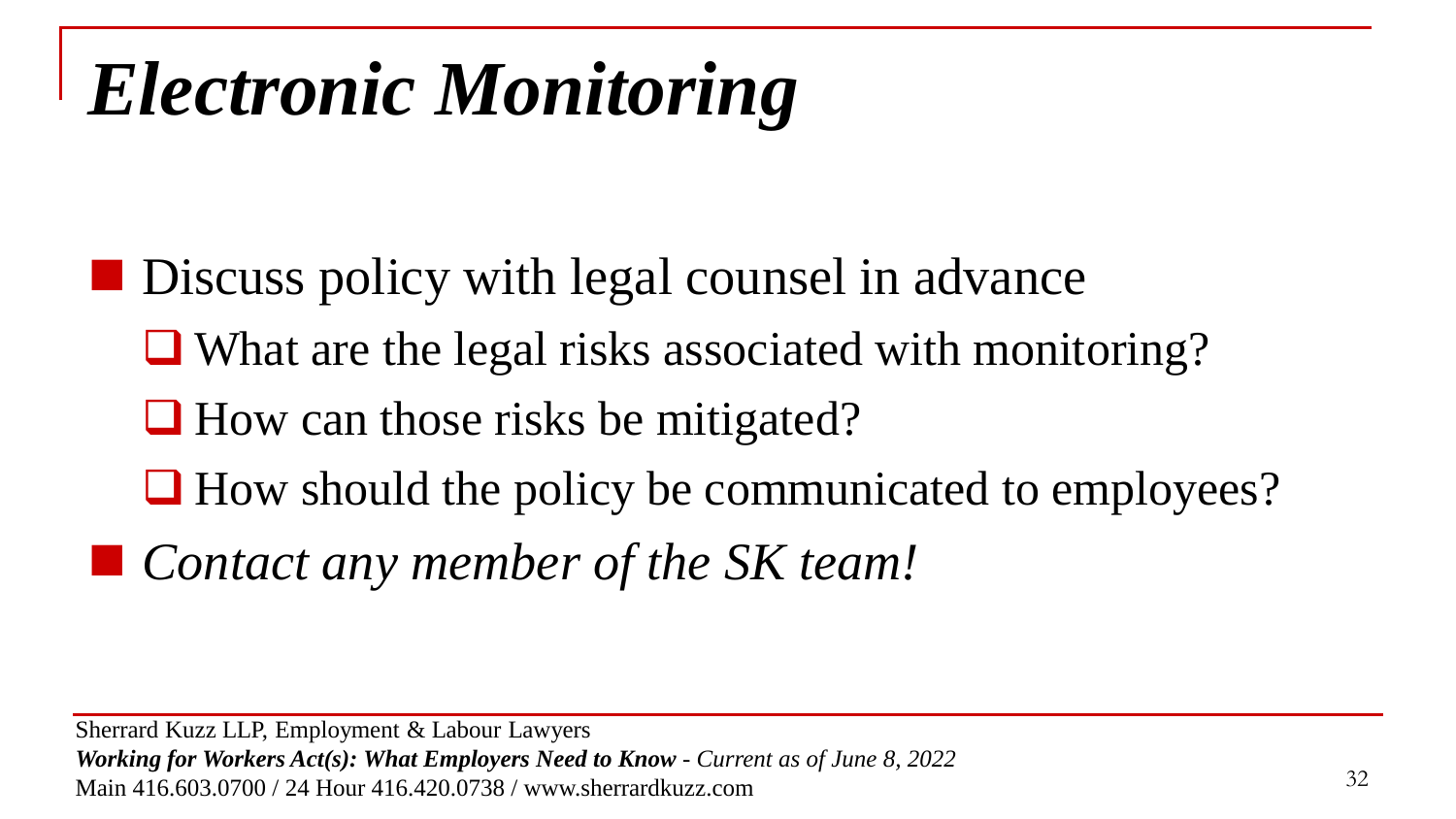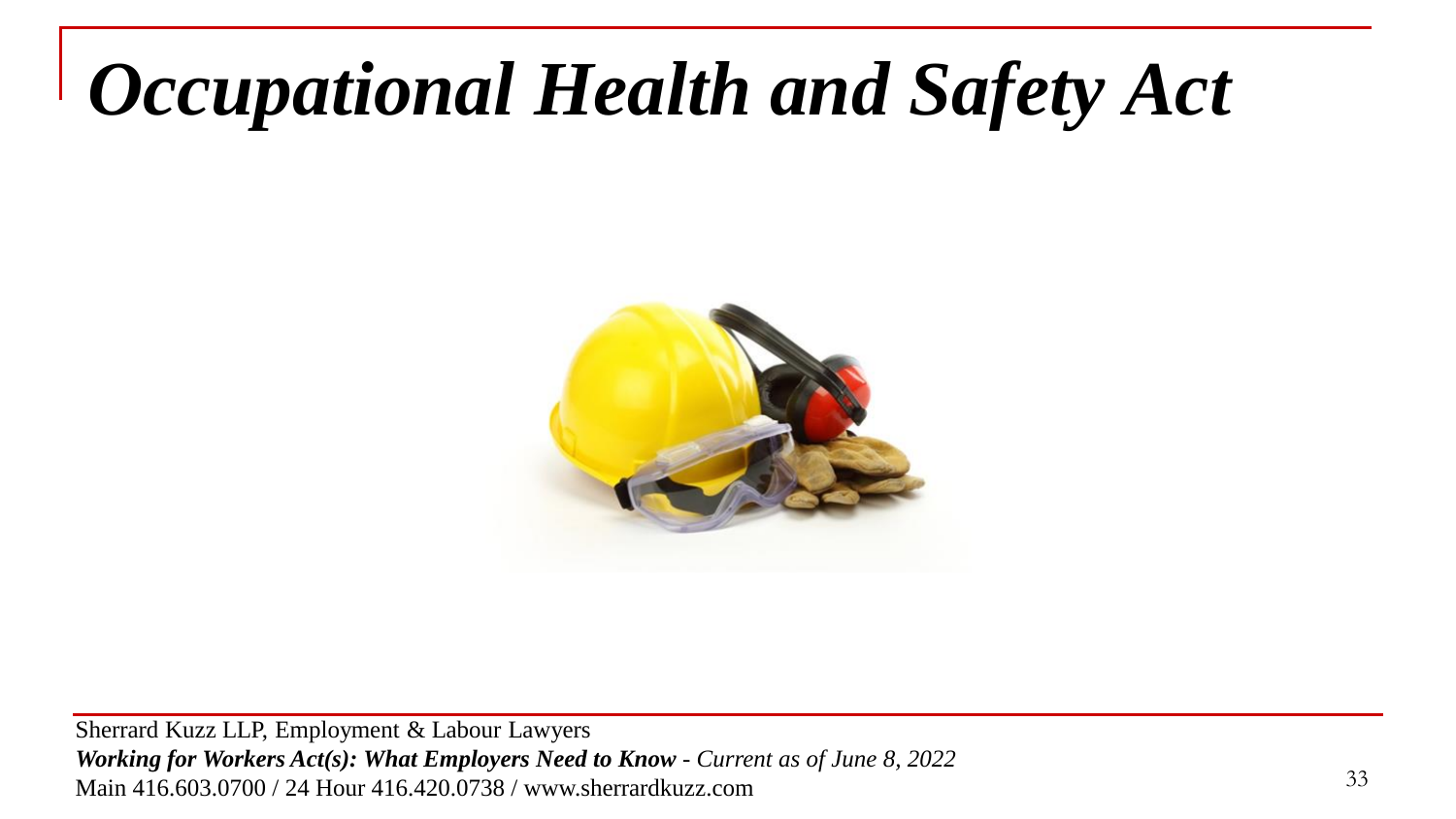- Goals of the Occupational Health and Safety Act ("*OHSA*"):
	- ❑ Protect the safety of workers in Ontario
	- Set standards by which workplaces will operate safely
	- ❑ Impose penalties for unsafe operations/actions
- Quasi- criminal legislation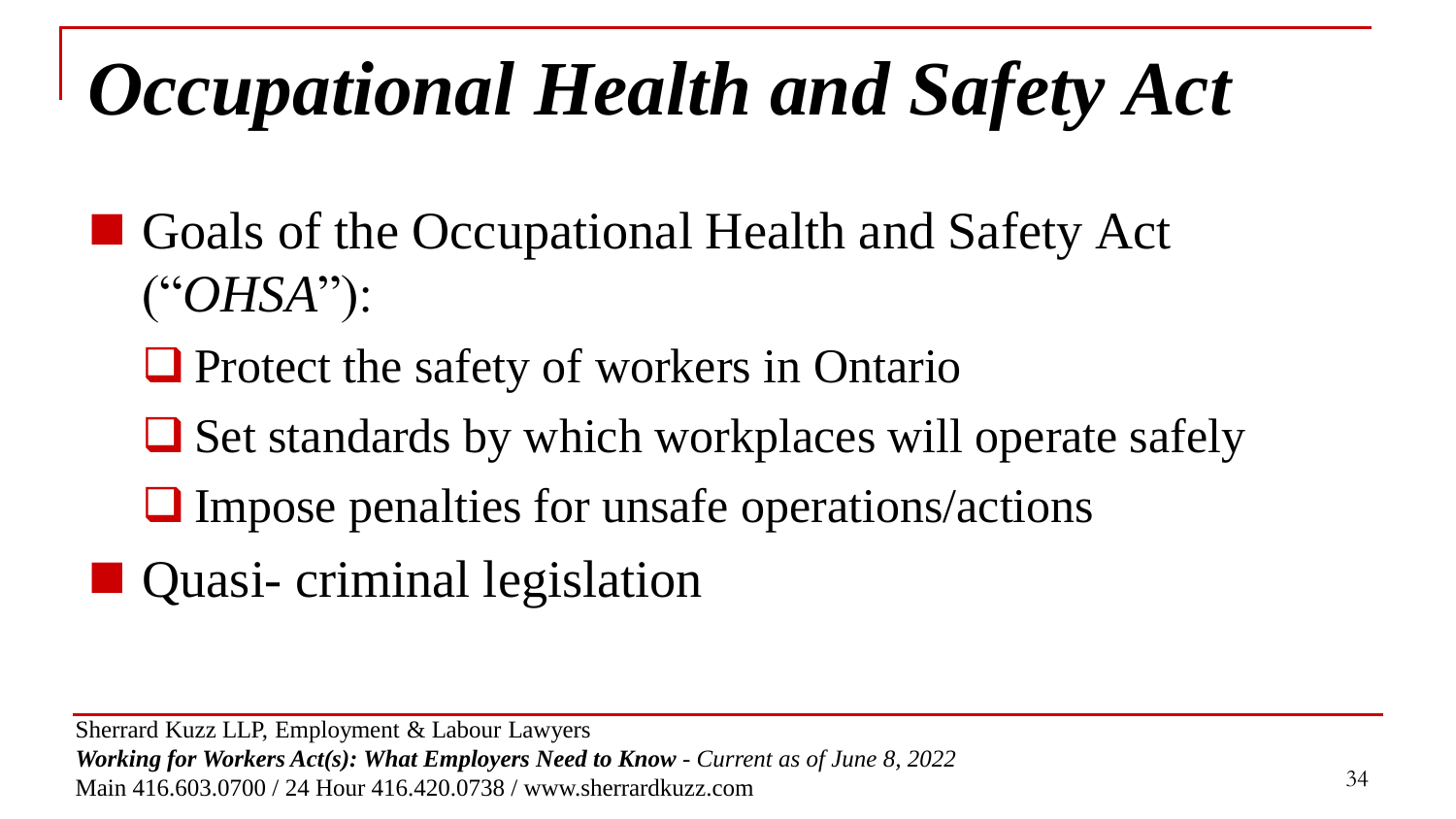- Effective **July 1, 2022**, significant increase to the maximum monetary penalty for an **individual** charged under the *OHSA*:
	- ❑ **\$1,500,000** for a director or officer of a corporation (increased from \$100,000)
	- ❑ **\$500,000** for all other individuals (increased from \$100,000)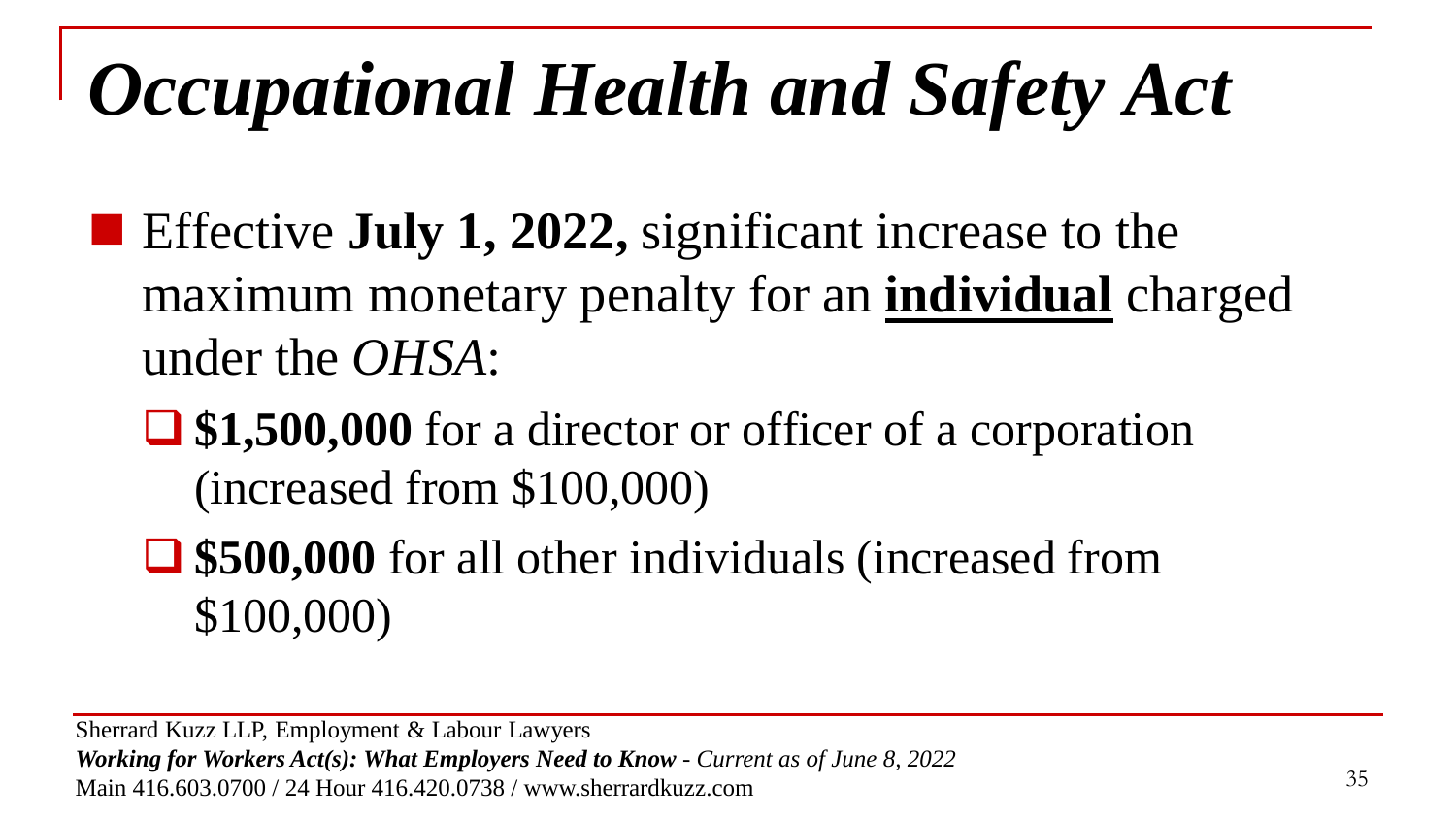- $\blacksquare$  The result is that a director or officer may now be charged as much as a corporation for a health and safety violation
- This is the second increase to monetary penalties in the past five years
- $\blacksquare$  Potential is even more significant as the maximum penalty is **per offence**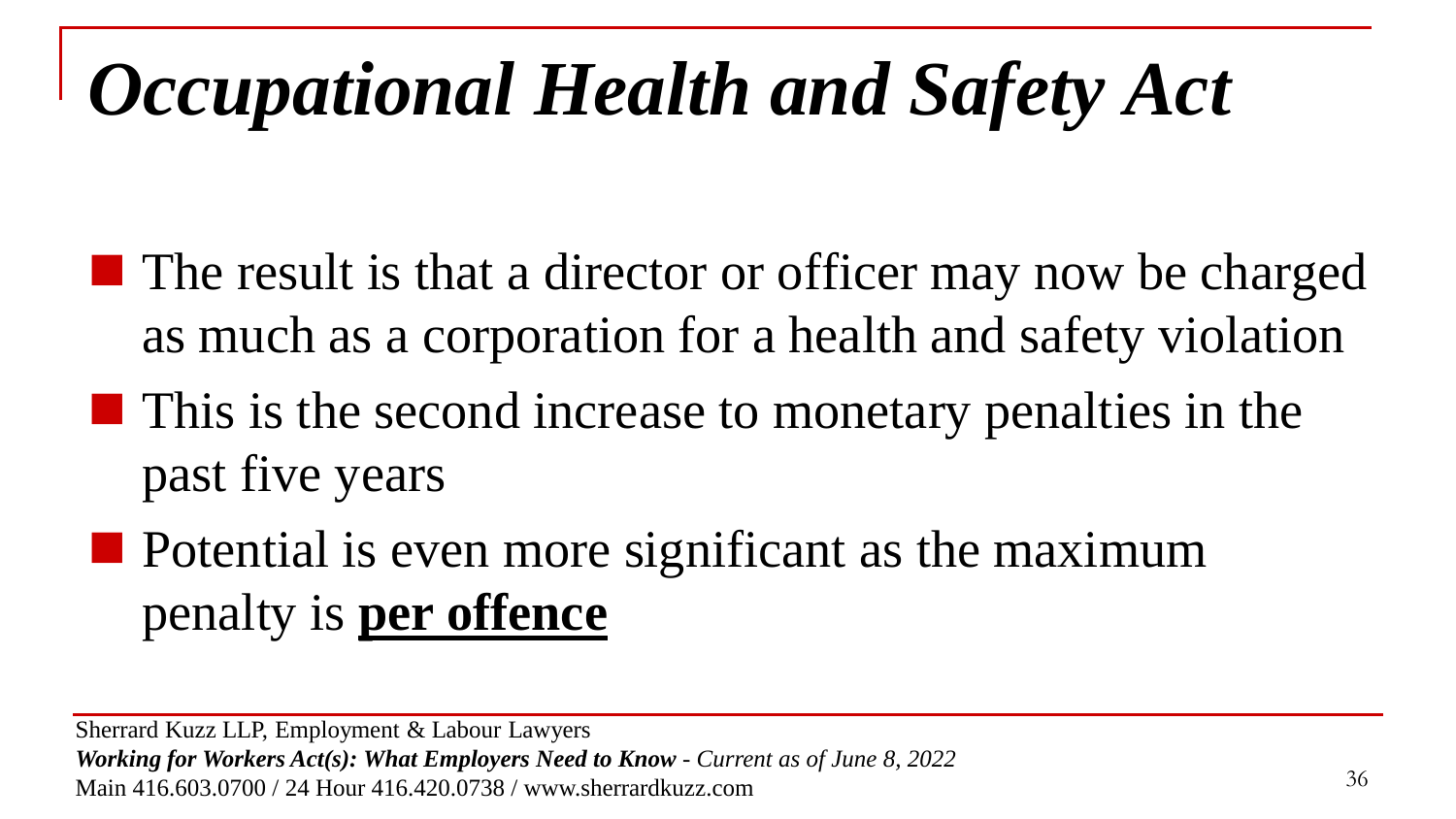- $\blacksquare$  The amended maximum penalties apply to offences committed **after** July 1, 2022
	- ❑ Will not apply to existing charges or charges laid in relation to an event that occurred prior to July 1
- Reinforces the importance that directors and officers be apprised of and involved in the health and safety matters within their organization - cannot fully delegate liability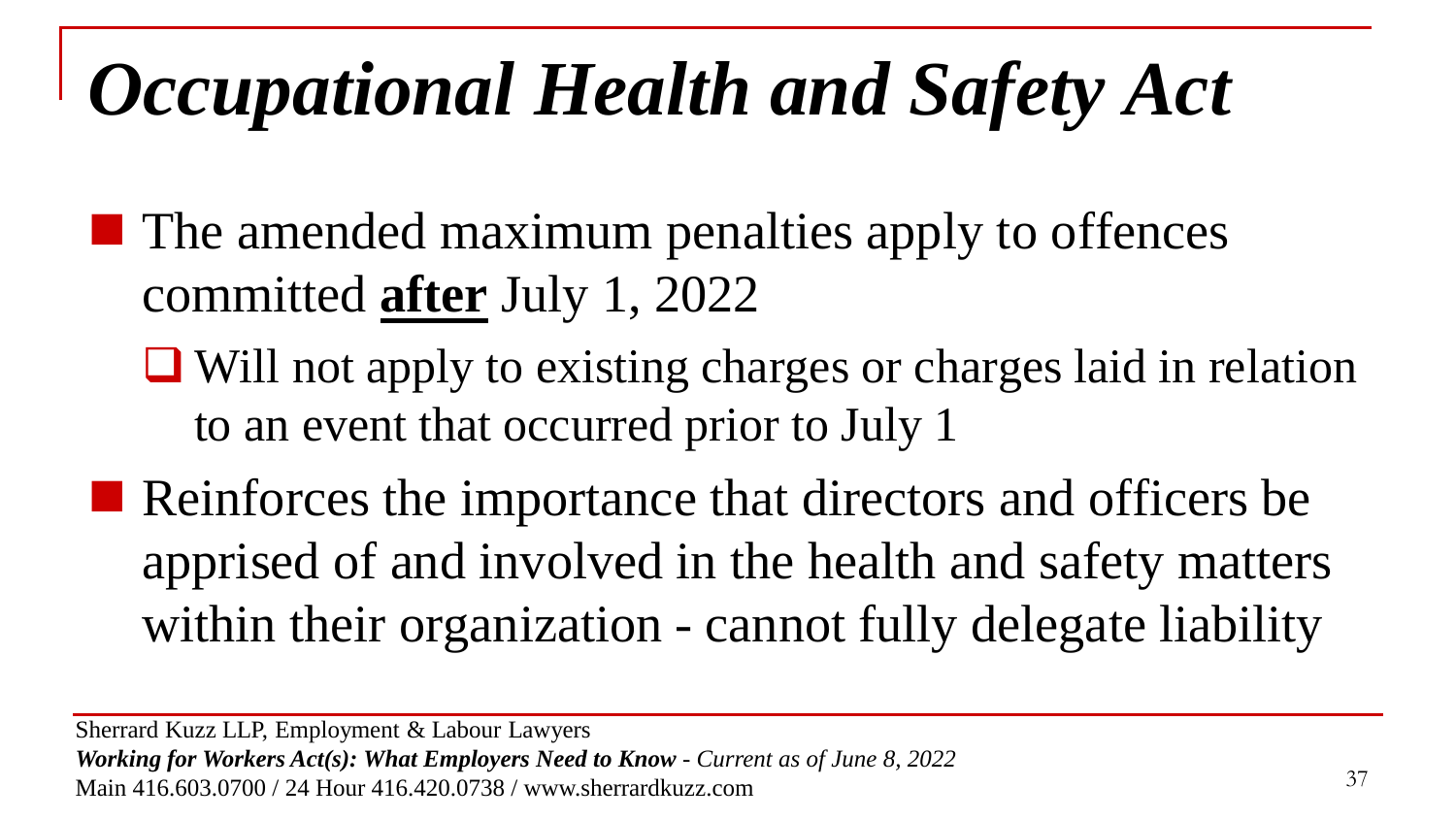- Effective **July 1, 2022**, the OHSA will prescribe aggravating factors to be considered by courts when deciding the appropriate penalty
	- ❑ Many of these factors were already established under existing OHSA case law
- No amendment to expressly incorporate mitigating factors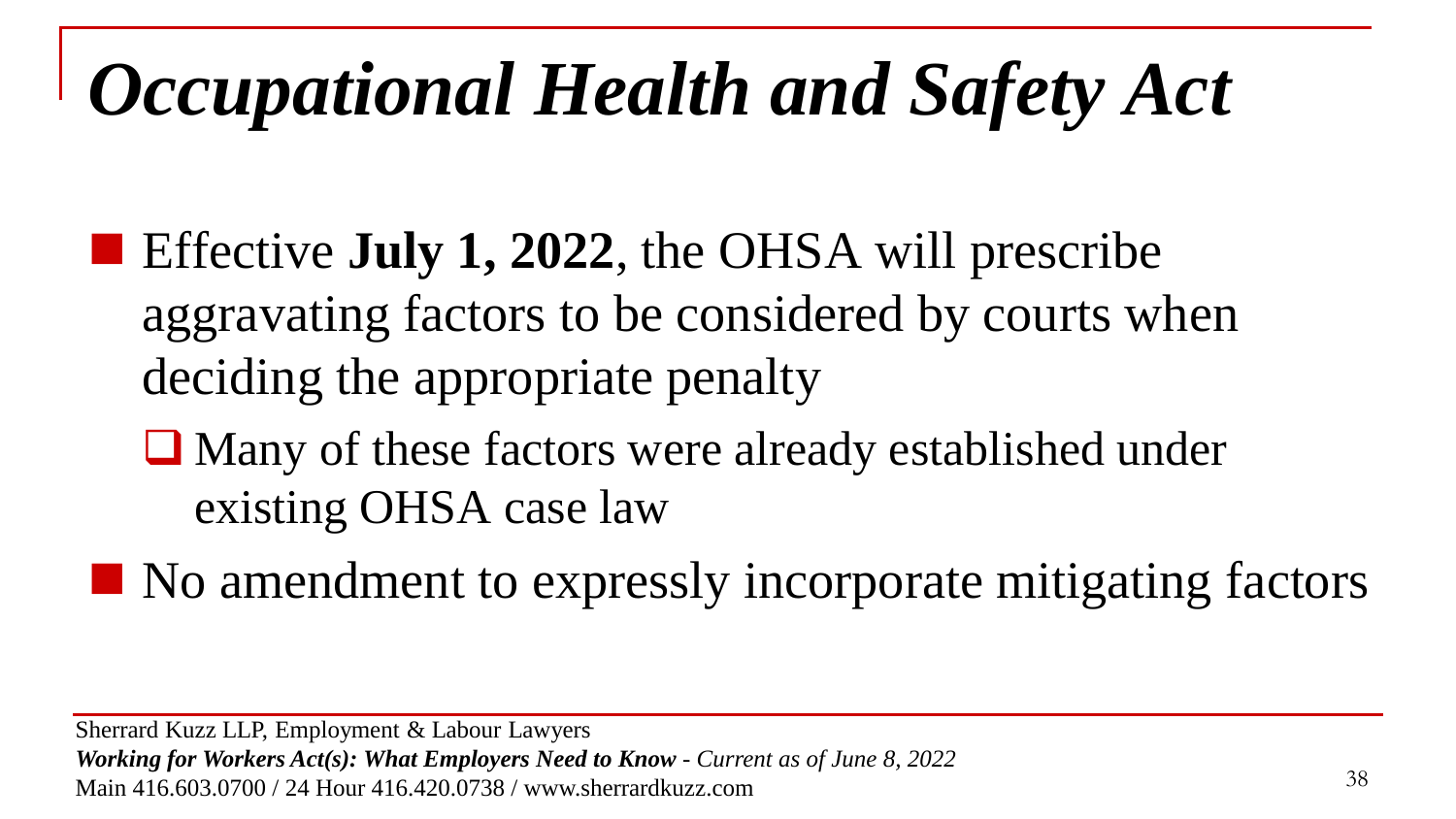- $\Box$  The offence resulted in the death, serious injury or illness
- ❑ Recklessness
- ❑ Disregarding an inspector's order
- ❑ Previous convictions or record of non-compliance with the **OHSA**
- ❑ Lack of remorse
- ❑ Moral blameworthiness
- ❑ Motivation driven by a desire to increase revenue or decrease costs
- ❑ Failure to cooperate or attempts to conceal information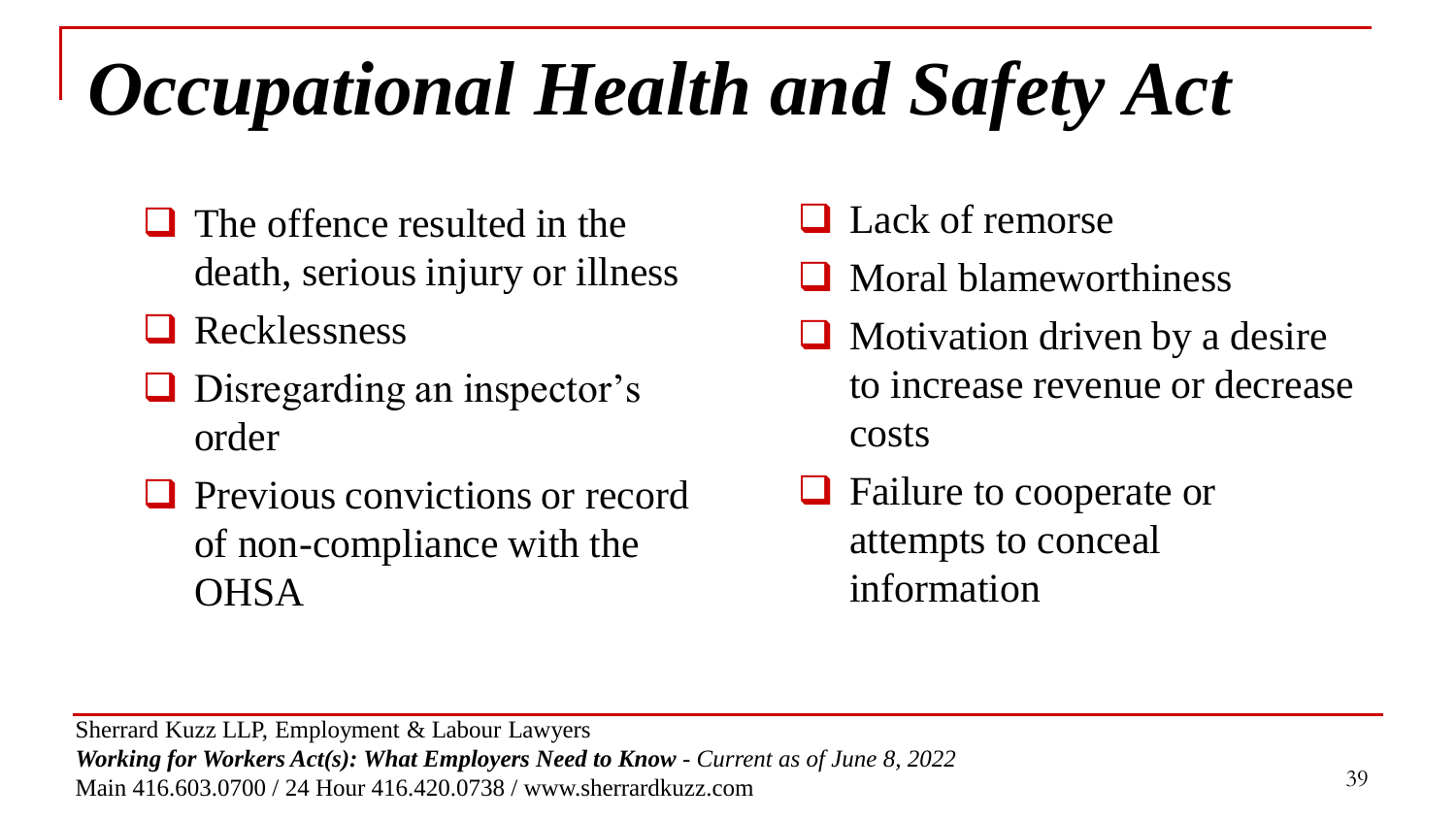■ Effective **July 1, 2022**, the OHSA limitation period is extended from one to two years

❑ Expect charges to be laid later now

- Crucial to conduct a prompt and thorough investigation at the time of occurrence while evidence is available and recollection is fresh
- *SK is a recognized leader in OHS. We can assist.*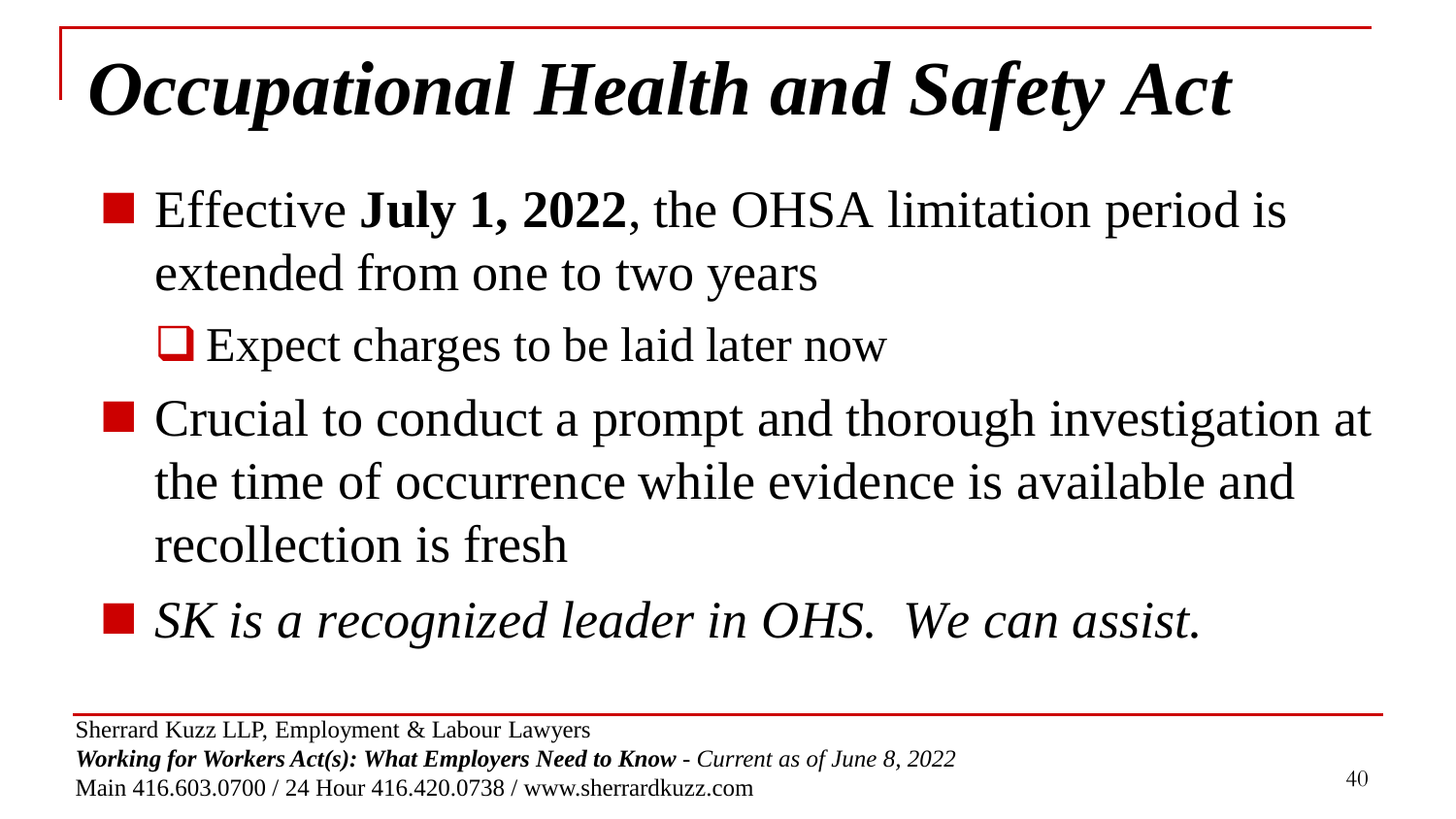- While not yet in force, additional OHSA amendments have been introduced to address opioid-related workplace incidents
	- ❑ Approximately 2,500 opioid-related deaths in Ontario from March 2020 to January 1, 2021
	- 17 overdose deaths of workers in the workplace from 2018 to 2021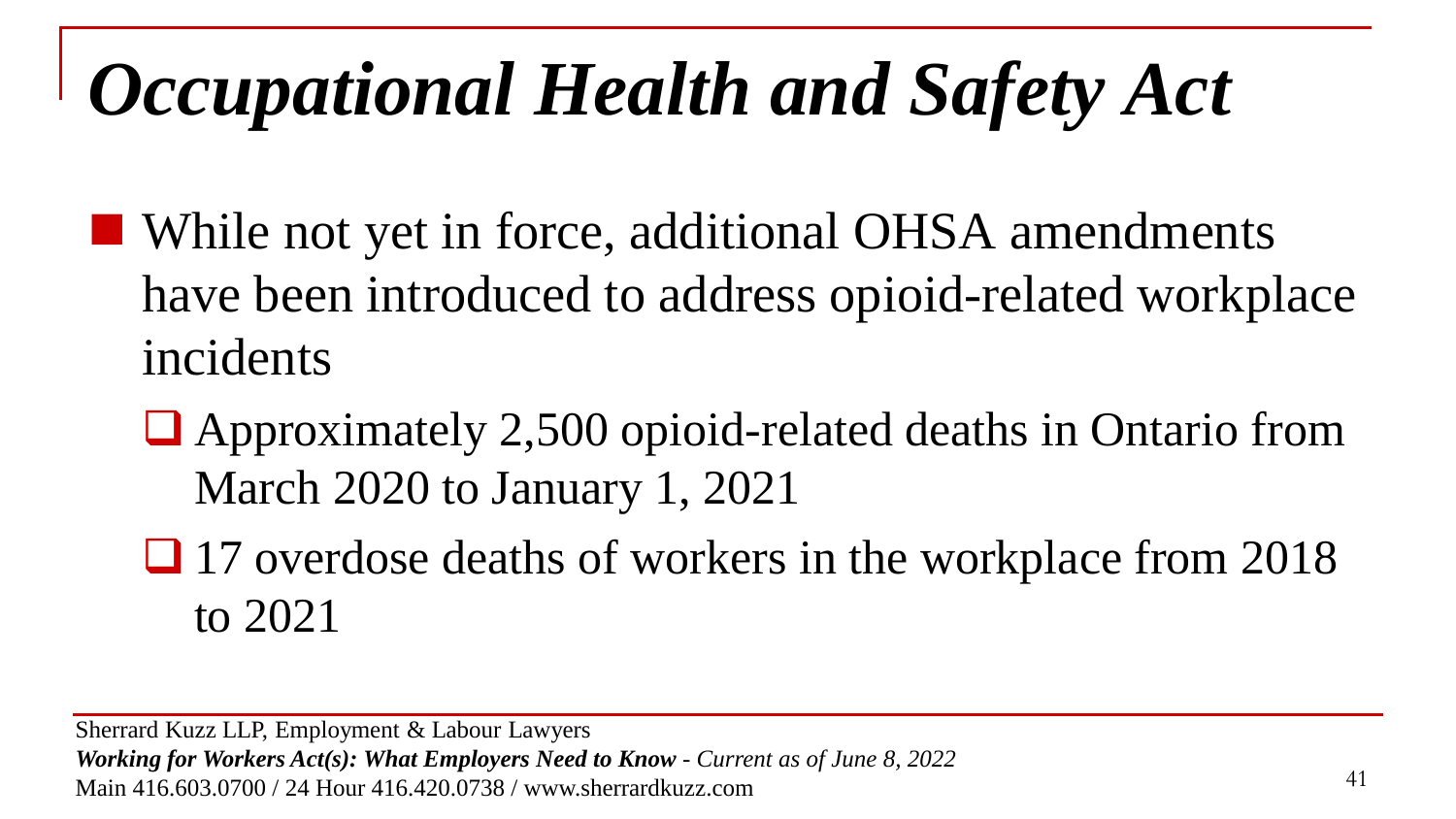■ OHSA will require an employer provide and maintain a naloxone kit if the employer becomes aware or ought reasonably be aware there may be a risk of a worker having an opioid overdose in the workplace

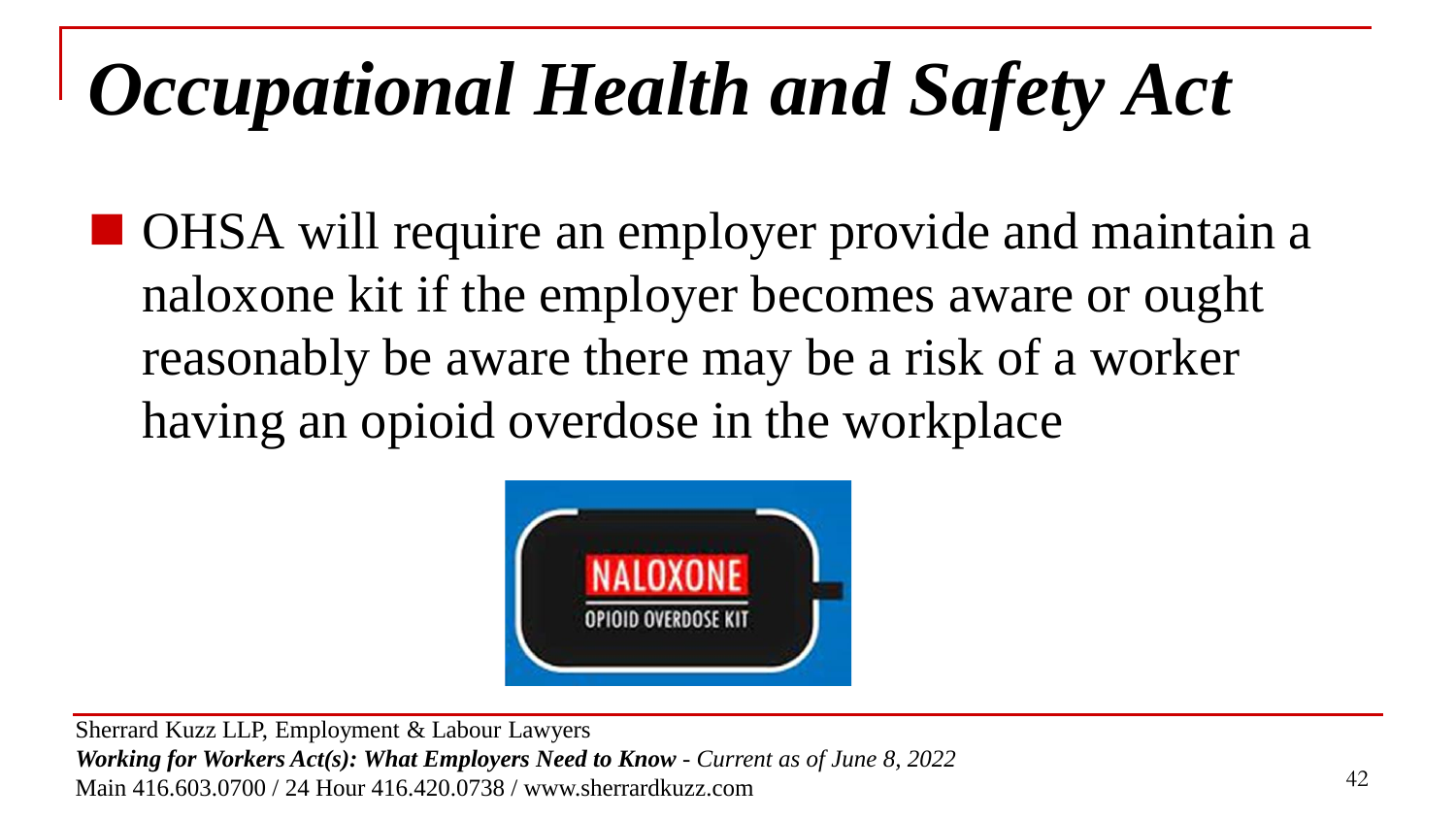$\blacksquare$  Specifically applicable to workplaces with a higher risk of overdose:

❑ Nightclubs

❑ Bars

❑ Construction

❑ Workplaces with a history of overdose (*e.g.,* in a region with a higher opioid use rate)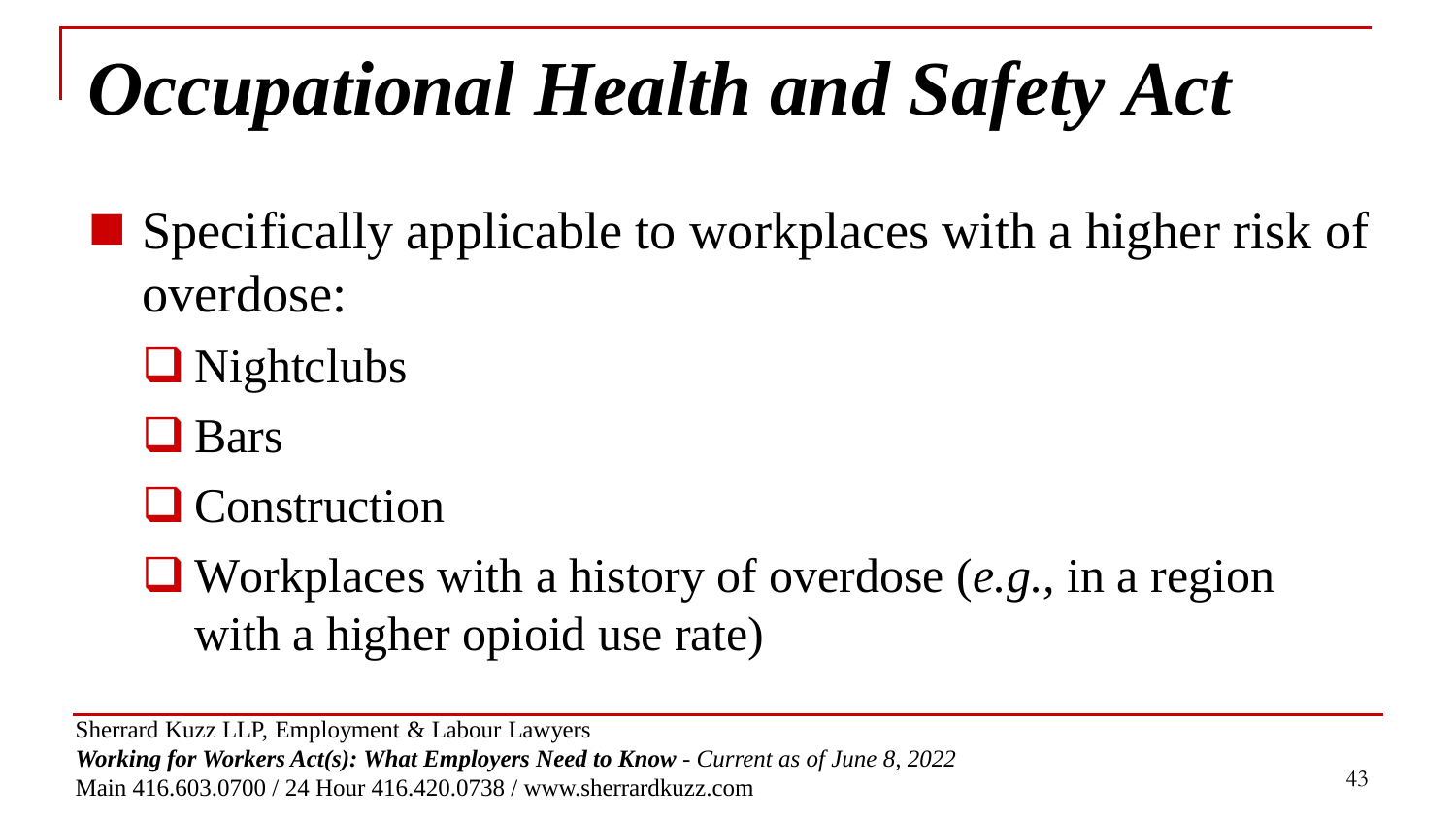- $\blacksquare$  An employer must ensure the naloxone kit is in the charge of a worker who:
	- ❑ Works in the vicinity of the kit, and
	- Has received training to:
		- Recognize an opioid overdose
		- Administer naloxone
		- Acquaint the worker with hazards related to the administration of naloxone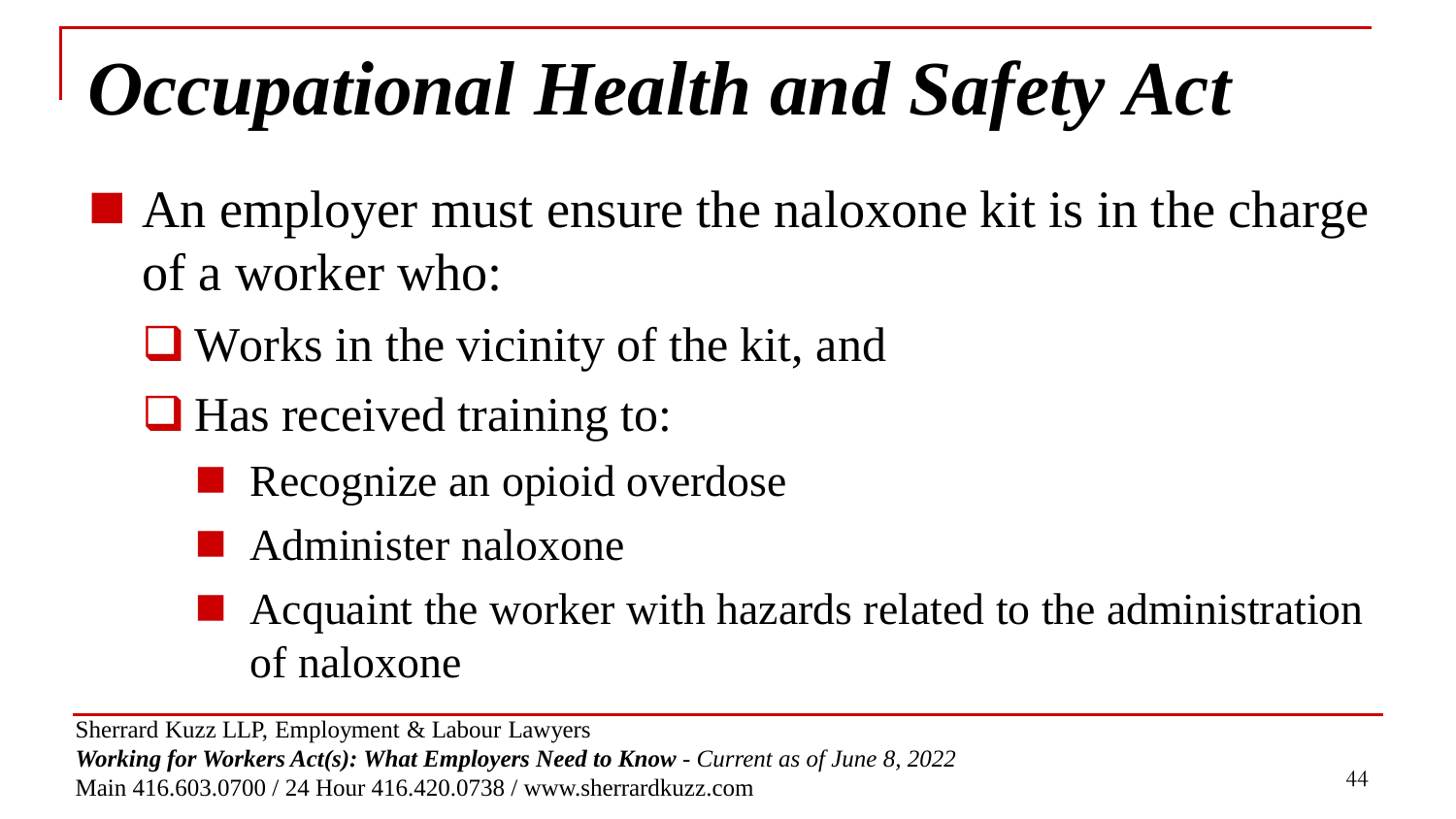- Effective **January 3, 2022**, the owner of a workplace shall ensure access to a washroom is provided to a person dropping off or picking up a delivery from the workplace ❑ Does not apply to a personal residence
	- (*e.g.,* Amazon driver coming to a home)

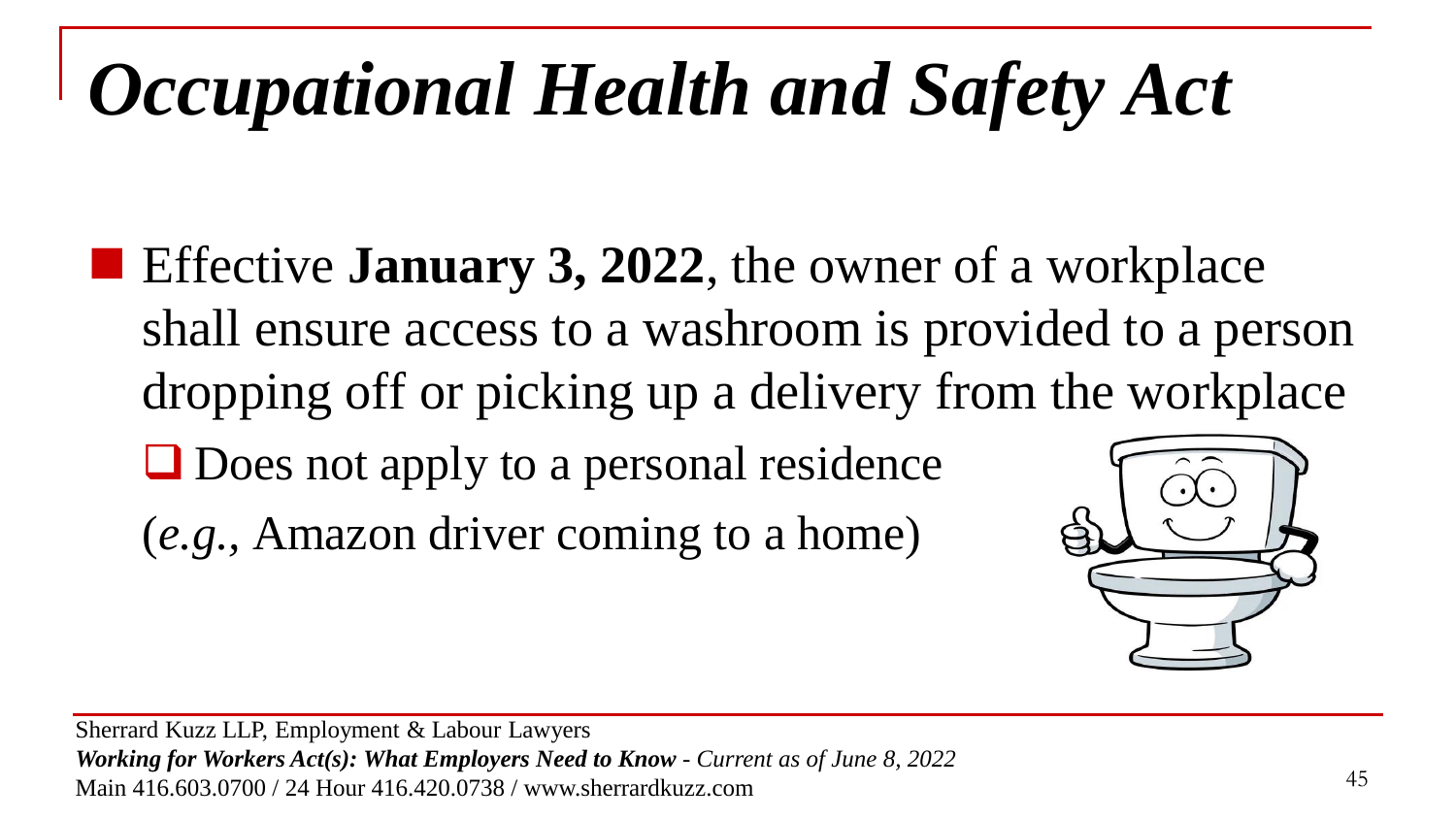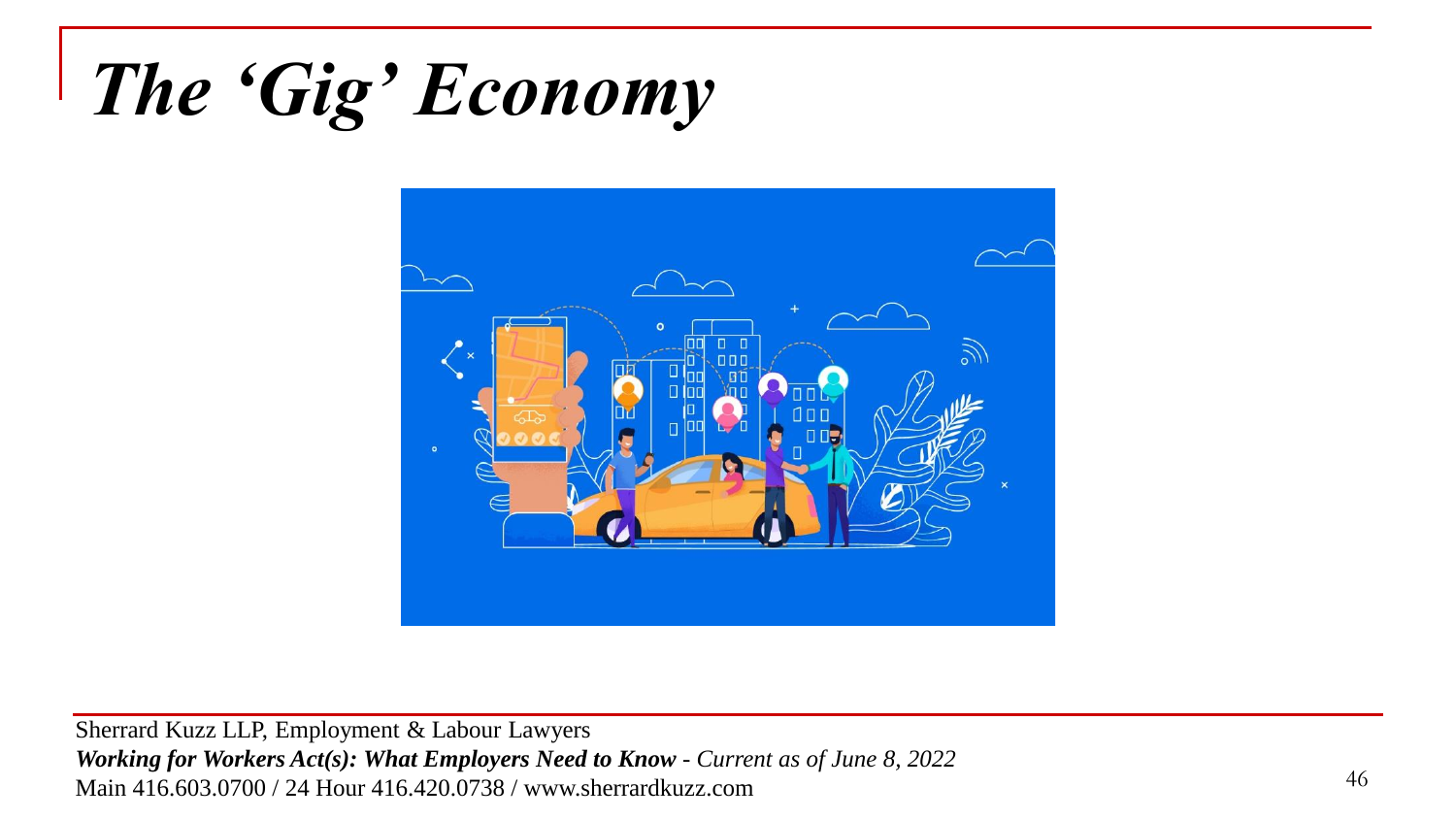- Effective **July 1, 2022** the *Digital Platform Workers' Rights Act, 2022* ("DPWRA") comes into force
- Ontario will be the first jurisdiction in Canada
- Stand-alone legislation to provide limited rights and protection to workers who perform "digital platform work"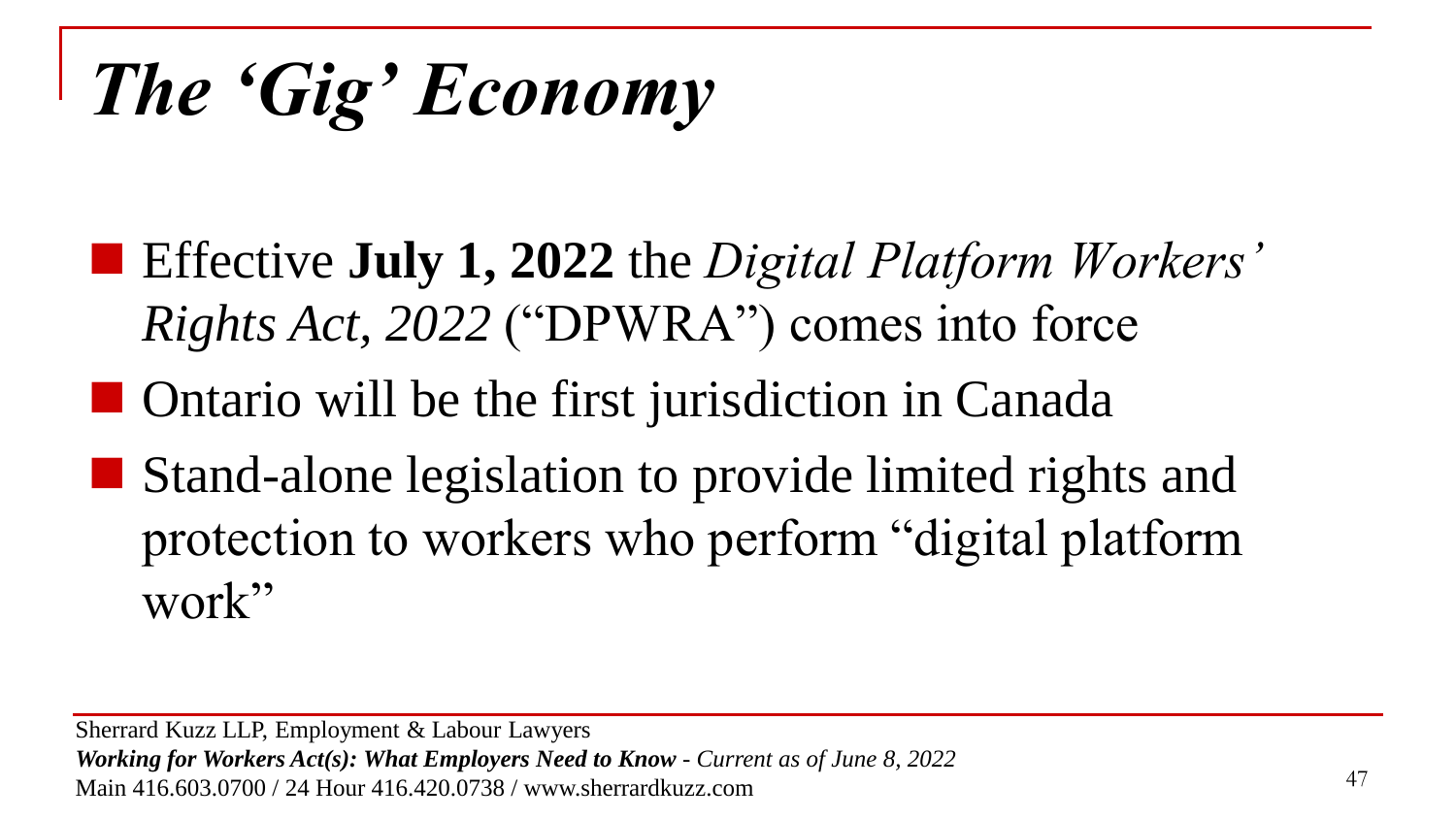



- "Digital platform work" does not encompass **all** work engaged through a digital app
- Defined as:

*"the provision of for payment ride share, delivery, courier or other prescribed services by workers who are offered work assignments by an operator through the use of a digital platform"*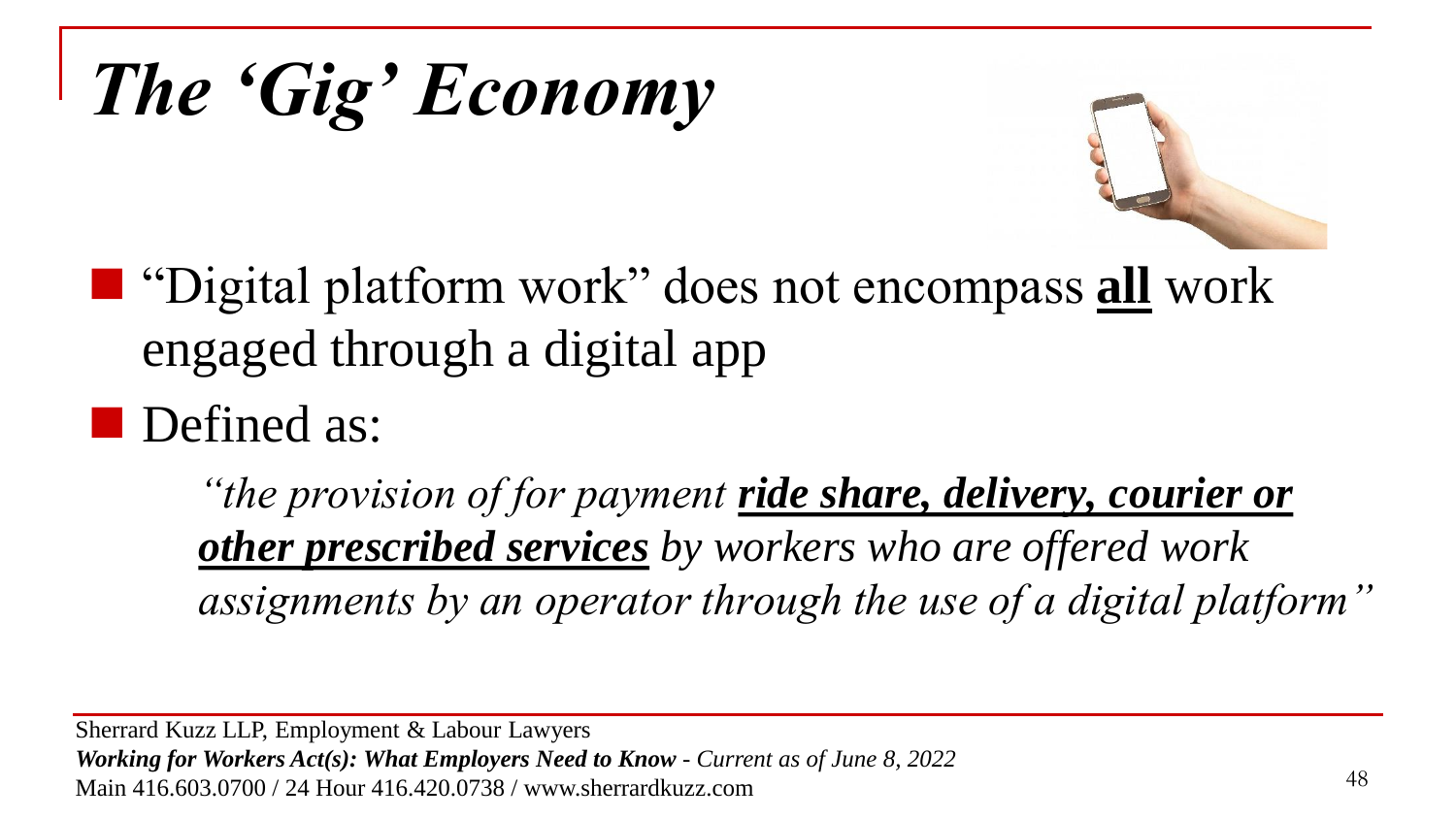- Key worker rights:
	- ❑ To information about
		- How pay is calculated
		- When and how tips are collected
		- The factors used to determine if a work assignment is offered and how those factors are applied
		- Any performance rating system is used, including if there are consequences based on the worker's rating or failure to perform a work assignment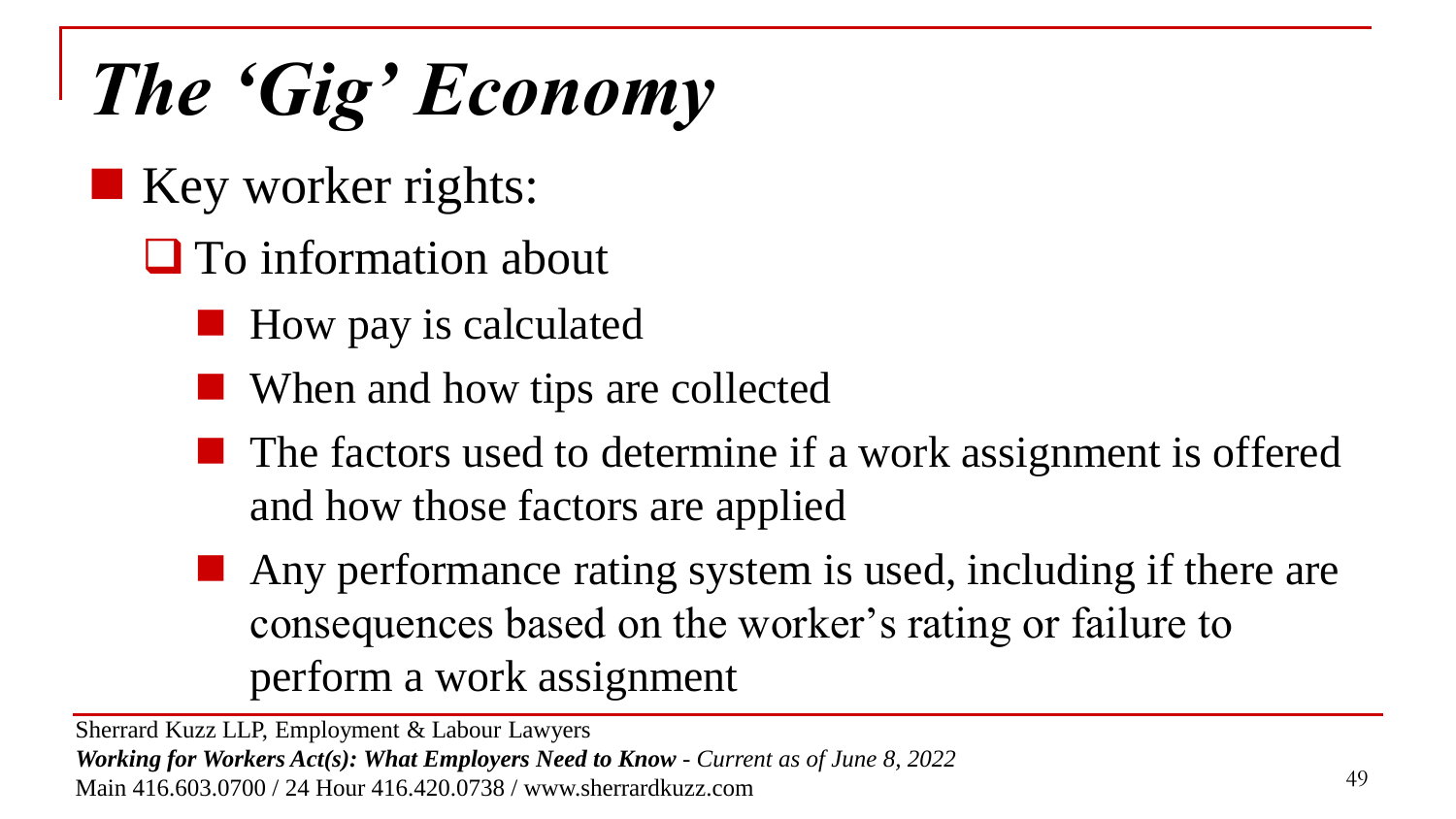- Key worker rights:
	- □ To a recurring pay period and pay day
	- To minimum wage as set by the ESA for each work assignment performed
	- To amounts earned by the worker including tips and other gratuities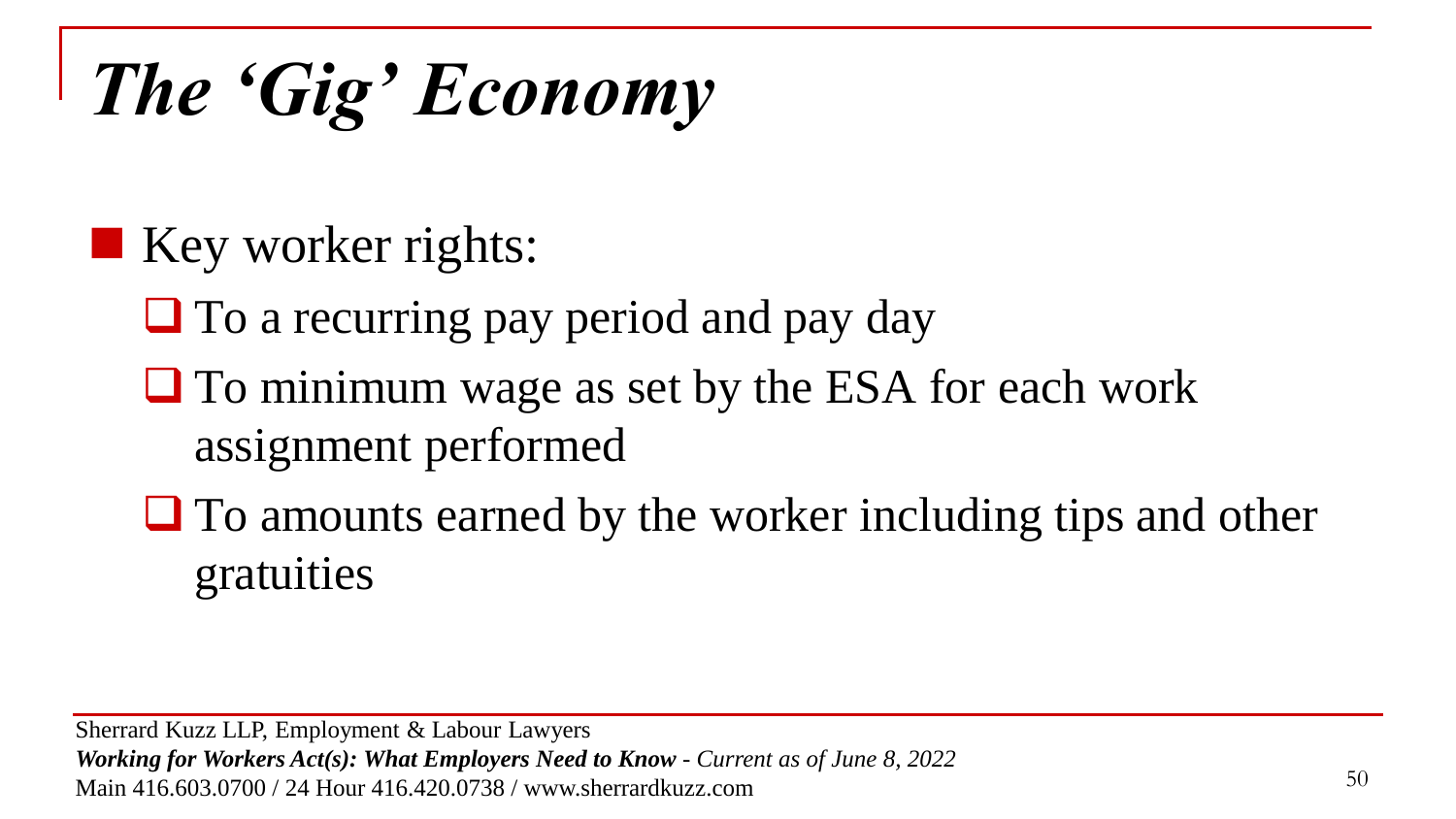- $\blacksquare$  Key worker rights:
	- ❑ To resolve digital platform work-related disputes in Ontario
	- ❑ To be free from reprisal
	- To notice of removal from an operator's digital platform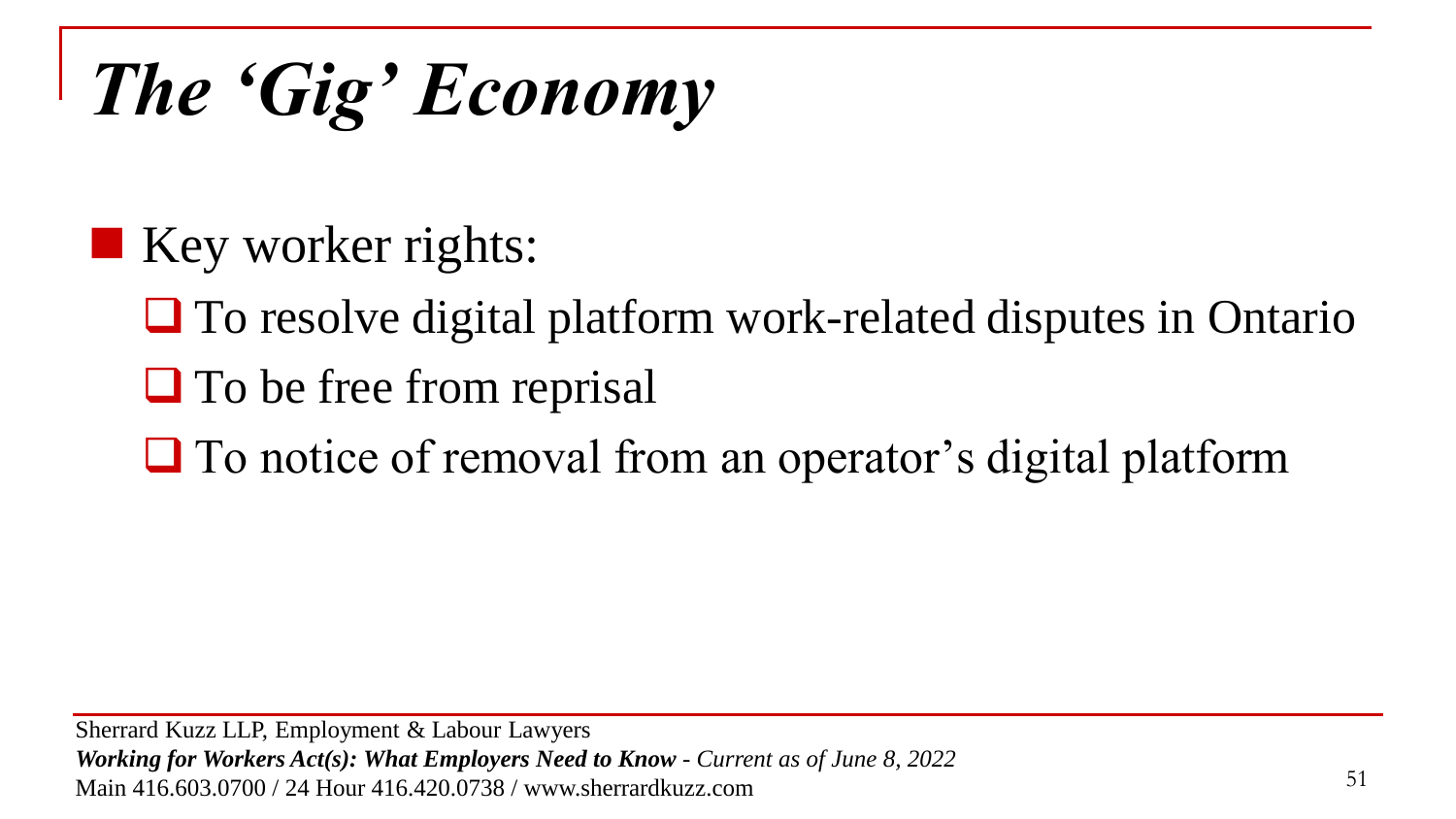■ Legislation also incorporates administrative provisions related to

■ Record keeping

❑ Director liability

❑ Complaints and enforcement

❑ Collections, offences and prosecution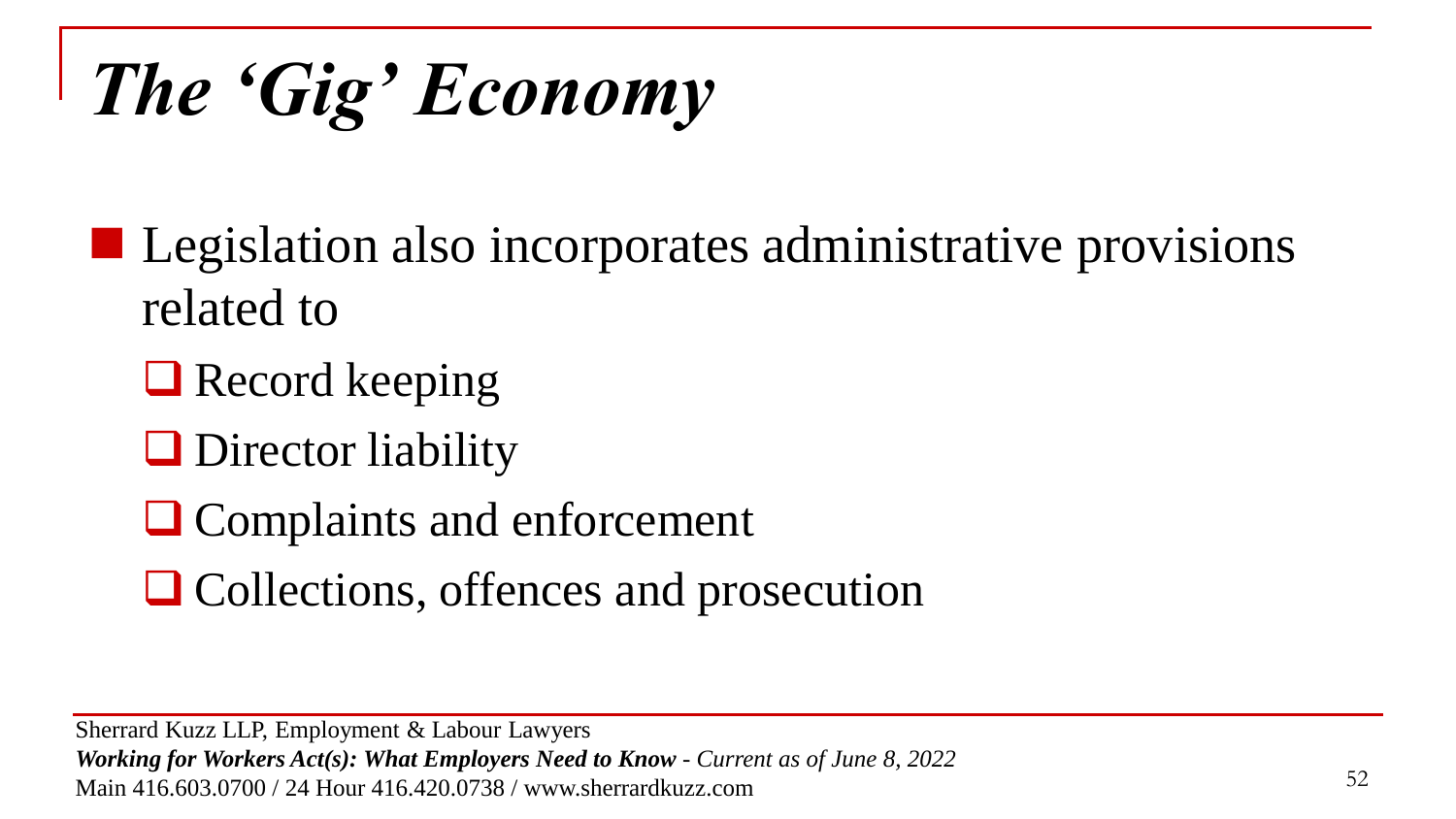

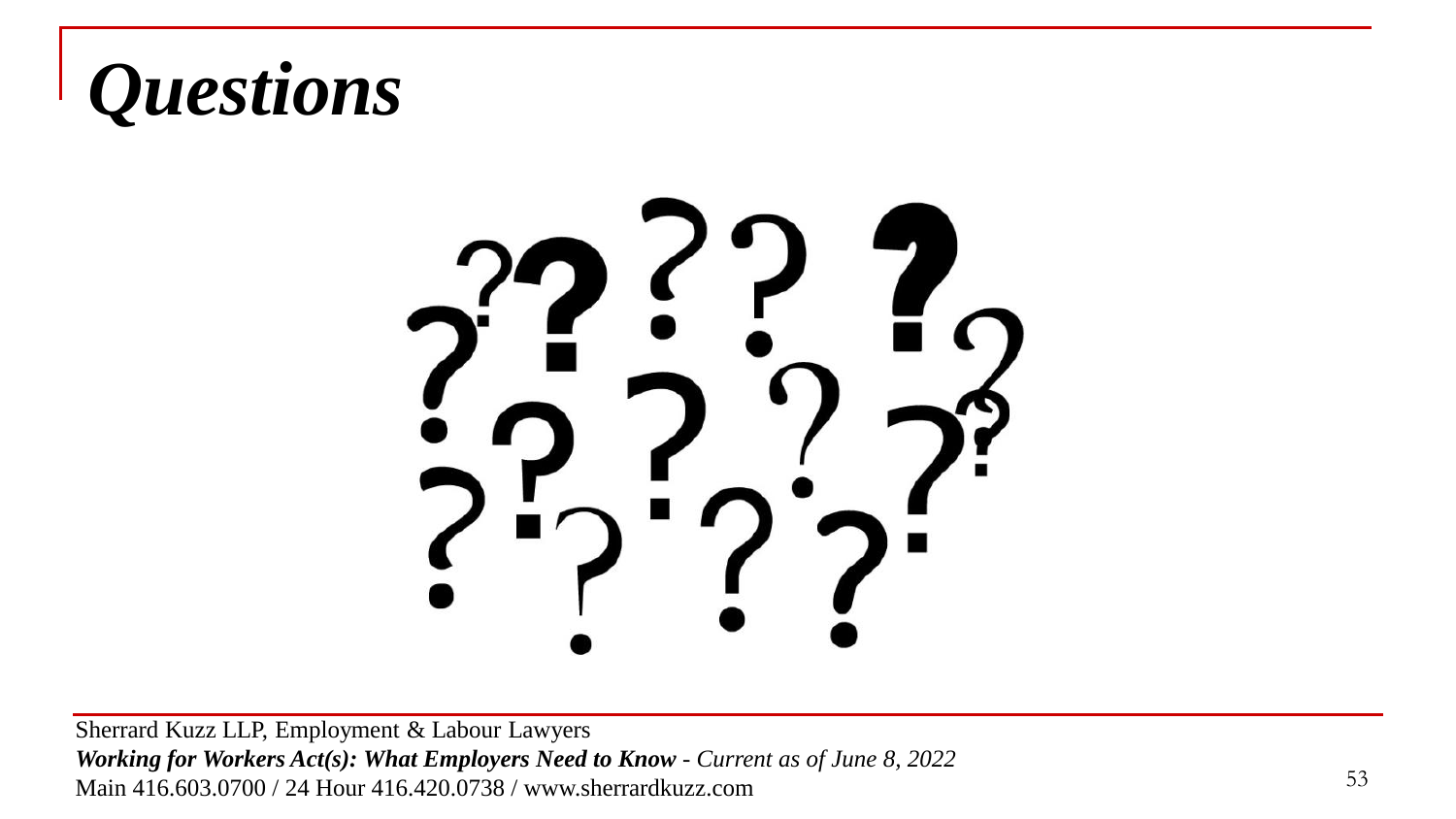

Employment & Labour Lawyers

250 Yonge Street, Suite 3300 Toronto, Ontario, Canada M5B 2L7

> 416.603.0700 Phone 416.420.0738 24 Hour 416.603.6035 Fax [www.sherrardkuzz.com](http://www.sherrardkuzz.com/)





Follow @sherrardkuzz